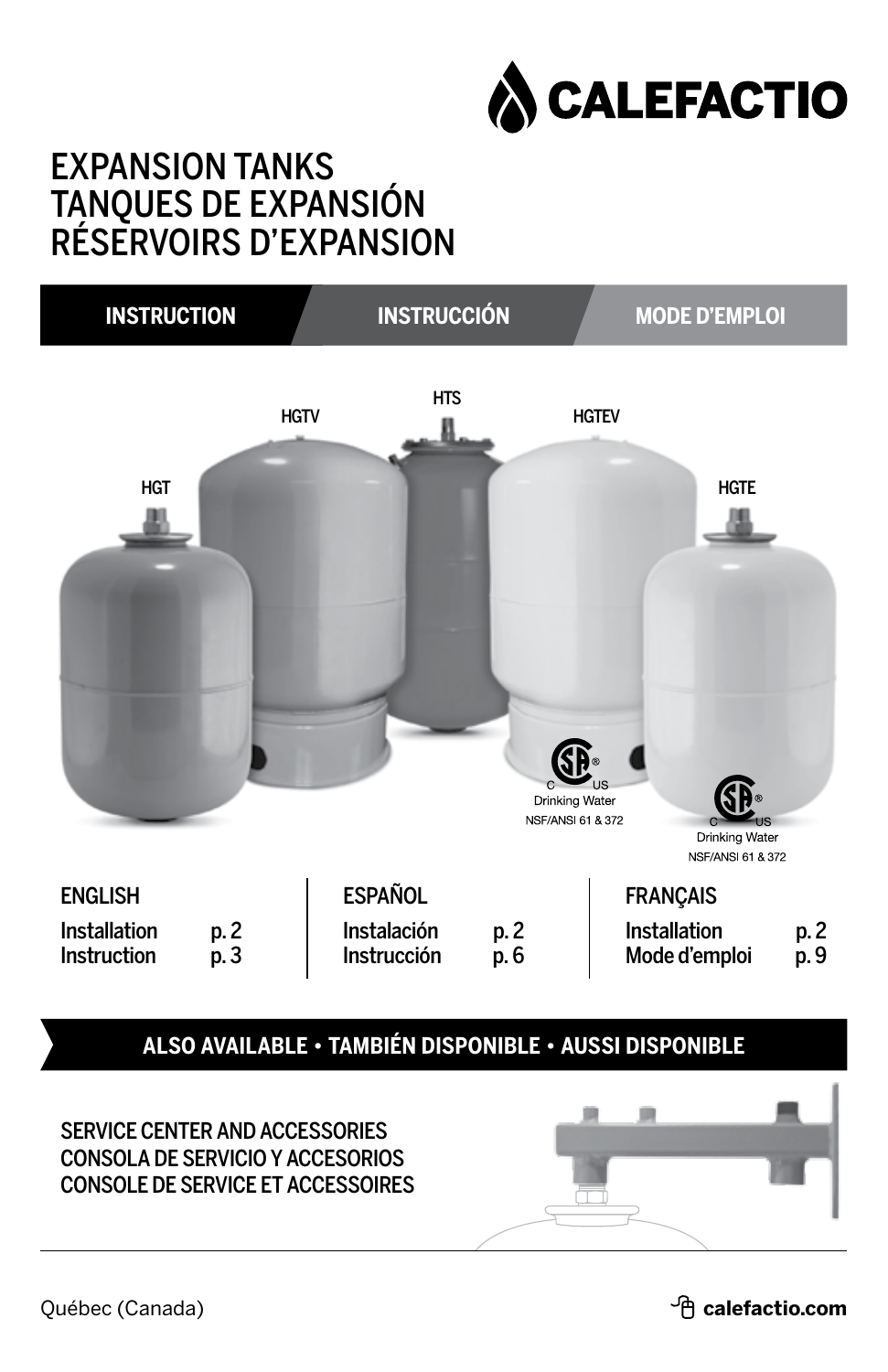#### **INSTALLATION**

Before installing, verify the air pressure in the tank by using a pressure gauge on the air valve located under the black cap. HGT and HGTV tanks are shipped with a factory precharged pressure of 12 PSI, HGTE and HGTEV are precharged at 50 PSI and HTS at 25 PSI. If your valve settings differ from that of the precharge, the air pressure in the tank needs to be adjusted to match the fill valve setting. Install the tank by properly attaching the NPT connection to the main hot water supply pipe or close to the boiler. The tank can also be installed on the suction side of the pump. It is recommended that the tank be installed in a vertical position (threaded connection visible).

#### **OPERATION**

After the installation is complete, fill the system and purge out the air. Start-up the system and then bring it to its working temperature. Check the pressure and make sure it does not exceed the relief valve setting.

#### **INSTALACIÓN**

Antes de instalar, verificar la presión de aire en el tanque mediante el uso de un medidor de presión en la válvula de aire situada debajo de la tapa negro. Tanques HGT y HGTV se envían con una presión de pre-carga en la fábrica de 12 PSI, HGTE y HGTEV están precargados a 50 PSI y HTS a 25 PSI. Si los ajustes de la válvula difieren a los de la precarga, la presión de aire en el tanque necesita ser ajustada para que coincida con la configuración de la válvula de llenado. Instale el tanque uniendo adecuadamente la conexión NPT a la tubería principal del suministro de agua caliente ó cerca de la caldera. También puede ser insta lado el tanque en el lado de succión de la bomba. Se recomienda que el tanque sea instalado en una posición vertical (conexión roscada visible).

#### **FUNCIONAMIENTO**

Después de la instalación, llenar el sistema y purgar el aire. Puesta en marcha del sistema y luego llevarlo a su temperatura de trabajo. Controle la presión y asegurarse de que no exceda el ajuste de la válvula de alivio.

#### **INSTALLATION**

Avant de commencer l'installation, vérifiez la pression d'air à l'intérieur du réser voir au moyen du manomètre du purgeur situé sous le capuchon noir. Les réser voirs de la série HGT et HGTV sont réglés en usine à une pression de précharge de 12 PSI avant l'expédition, les réservoirs HGTE et HGTEV le sont à 50 PSI et les réservoirs HTS, à 25 PSI. Si le réglage du robinet de remplissage ne correspond pas à la précharge, il faut réguler la pression d'air à l'intérieur du réservoir pour qu'elle corresponde au réglage du robinet de remplissage. Installez le réservoir en couplant de manière adéquate le raccord NPT au tuyau prin cipal d'alimentation en eau chaude ou en installant le réservoir à proxi mité de la chaudière. Le réservoir peut égale ment être installé du côté aspiration de la pompe. Il est préférable que le réservoir soit installé à la verticale (raccord fileté visible).

#### **UTILISATION**

Après avoir installé le réservoir, remplis sez l'installation d'eau et purgez l'air. Mettez l'installation en marche et amenez-la à la température de service. Vérifiez la pression et assurezvous qu'elle ne dépasse pas le réglage de la soupape de décharge.

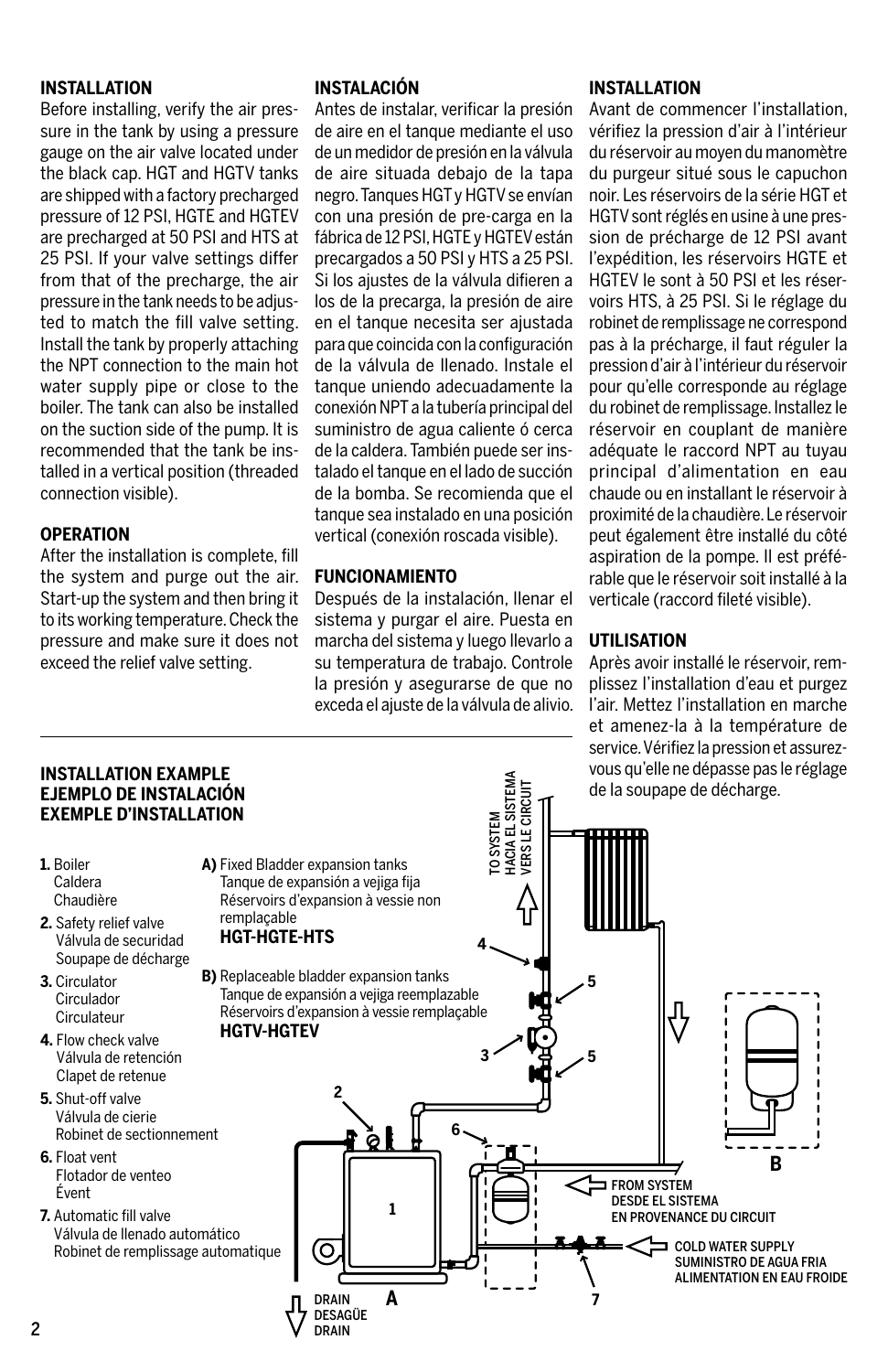## EXPANSION TANKS INSTALLATION, OPERATION AND MAINTENANCE INSTRUCTIONS



Congratulations on the purchase of your new Calefactio expansion tank. Please take the time to read the instructions completely before you attempt to install this product. It is pertinent that you verify that the tank you are attempting to install is properly sized to your system. To do this, please refer to the product information and the sizing table provided in this booklet.

| ltem #                                                    |     | <b>Volume</b> | Connect.       | Pre-<br>charge | Max    | Max working<br>pressure |                    | <b>Dimension</b><br>diameter x height    | Weight |                |                   |
|-----------------------------------------------------------|-----|---------------|----------------|----------------|--------|-------------------------|--------------------|------------------------------------------|--------|----------------|-------------------|
|                                                           | gal | L             | MNPT           | PSI            | Temp.  | PSI                     | in                 | mm                                       | lbs    | kg             |                   |
| <b>HEATING TANKS (FIXED BLADDER)</b>                      |     |               |                |                |        |                         |                    |                                          |        |                |                   |
| <b>HGT-15</b>                                             | 2.1 | 8             | 1/2"           | 12             | 240 °F | 115                     | 8x13               | 200x340                                  | 5      | $\overline{c}$ |                   |
| <b>HGT-30</b>                                             | 4.8 | 18            | 1/2"           | 12             | 240 °F | 115                     | $11 \times 17$     | 270 x 420                                | 9      | $\overline{4}$ |                   |
| HGT-60M                                                   | 6   | 23            | 1/2"           | 12             | 240 °F | 115                     | $10.6 \times 18.7$ | 270 x 475                                | 9.25   | 4.2            |                   |
| <b>HGT-60</b>                                             | 8   | 30            | 1/2"           | 12             | 240 °F | 115                     | $14 \times 16$     | 350 x 415                                | 14     | 6              |                   |
| <b>HGT-90</b>                                             | 13  | 50            | 1"             | 12             | 240 °F | 115                     | $15 \times 25.4$   | 380x645                                  | 23     | 10             |                   |
| <b>HEATING TANKS WITH BASE RING (REPLACEABLE BLADDER)</b> |     |               |                |                |        |                         |                    |                                          |        |                |                   |
| HGTV-30                                                   | 13  | 50            | 1"             | 12             | 240°F  | 115                     | 15x29              | 380 x 745                                | 25     | 12             |                   |
| <b>HGTV-40</b>                                            | 21  | 80            | 1"             | 12             | 240°F  | 115                     | $18 \times 26.5$   | 450x673                                  | 29     | 13             |                   |
| HGTV-60                                                   | 26  | 100           | 1"             | 12             | 240°F  | 115                     | 18 x 30            | 450x760                                  | 35     | 16             |                   |
| HGTV-90                                                   | 40  | 150           | $1\frac{1}{4}$ | 12             | 240°F  | 115                     | $20 \times 42$     | 500x1060                                 | 49     | 22             |                   |
| <b>HGTV-110</b>                                           | 57  | 250           | $1\frac{1}{4}$ | 12             | 240°F  | 115                     | 20x52              | 500x1325                                 | 66     | 30             |                   |
| <b>HGTV-150</b>                                           | 74  | 280           | $1\frac{1}{4}$ | 12             | 240°F  | 115                     | 20x63              | 500x1605                                 | 86     | 39             |                   |
| <b>THERMAL TANKS (FIXED BLADDER)</b>                      |     |               |                |                |        |                         |                    | <b>Connection: stainless steel elbow</b> |        |                |                   |
| HGTE-5                                                    | 2.1 | 8             | 3/4"           | 50             | 200°F  | 150                     | 8x13               | 200x348                                  | 5      | $\overline{c}$ |                   |
| HGTE-8                                                    | 3.2 | 12            | 3/4"           | 50             | 200°F  | 150                     | $11 \times 13$     | 270 x 320                                | 9      | 4              | US                |
| HGTE-12                                                   | 4.7 | 18            | 3/4"           | 50             | 200°F  | 150                     | $11 \times 17$     | 270 x 420                                | 11     | 5              | Drinking Water    |
| <b>HGTE-25</b>                                            | 8   | 30            | 3/4"           | 50             | 200°F  | 150                     | $14 \times 16$     | 350x415                                  | 14     | 6              | NSF/ANSI 61 & 372 |
| THERMAL TANKS WITH BASE RING (REPLACEABLE BLADDER)        |     |               |                |                |        |                         |                    | <b>Connection: stainless steel elbow</b> |        |                |                   |
| HGTEV-30                                                  | 14  | 53            | 3/4"           | 50             | 200°F  | 150                     | 15x6.4             | 380x670                                  | 26     | 12             |                   |
| HGTEV-42                                                  | 20  | 75.8          | 3/4"           | 50             | 200°F  | 150                     | 18 x 27.8          | 450 x 750                                | 31     | 14             |                   |
| HGTEV-60                                                  | 30  | 114           | $1\frac{1}{4}$ | 50             | 200°F  | 150                     | 18 x 31.8          | 450x808                                  | 37     | 17             | US                |
| HGTEV-80                                                  | 44  | 167           | $1\frac{1}{4}$ | 50             | 200°F  | 150                     | 20x42              | 500x1065                                 | 52     | 23             | Drinking Water    |
| <b>HGTEV-180</b>                                          | 60  | 227           | $1\frac{1}{4}$ | 50             | 200°F  | 150                     | 20x52.4            | 500x1330                                 | 92     | 42             | NSF/ANSI 61 & 372 |
| <b>HGTEV-200</b>                                          | 74  | 280           | $1\frac{1}{4}$ | 50             | 200°F  | 150                     | $20 \times 63.4$   | 500 x 1610                               | 104    | 47             |                   |
| <b>SOLAR TANKS (REPLACEABLE BLADDER)</b>                  |     |               |                |                |        |                         |                    |                                          |        |                |                   |
| <b>HTS-15</b>                                             | 2.9 | 11            | 1/2"           | 25             | 315°F  | 150                     | 8x16.6             | 200 x 420                                | 7      | 3.2            |                   |
| <b>HTS-30</b>                                             | 6.6 | 25            | 1/2"           | 25             | 315°F  | 150                     | $10.6 \times 21$   | 270 x 533                                | 12     | 5.4            |                   |
| <b>HTS-60</b>                                             | 11  | 42            | 1/2"           | 25             | 315°F  | 150                     | 13.8 x 23.5        | 350x595                                  | 19     | 8.6            |                   |

This product is intended for use in cooling systems and hot water or solar heating systems, and is compatible with glycol (consult the manufacturer for special applications). Their two shell welded construction allows for the tank to withstand elevated nominal pressure, thus improving the safety of your system. The butyl diaphragm separates the air from the water, which prevents waterlogging while at the same time, saving space and energy.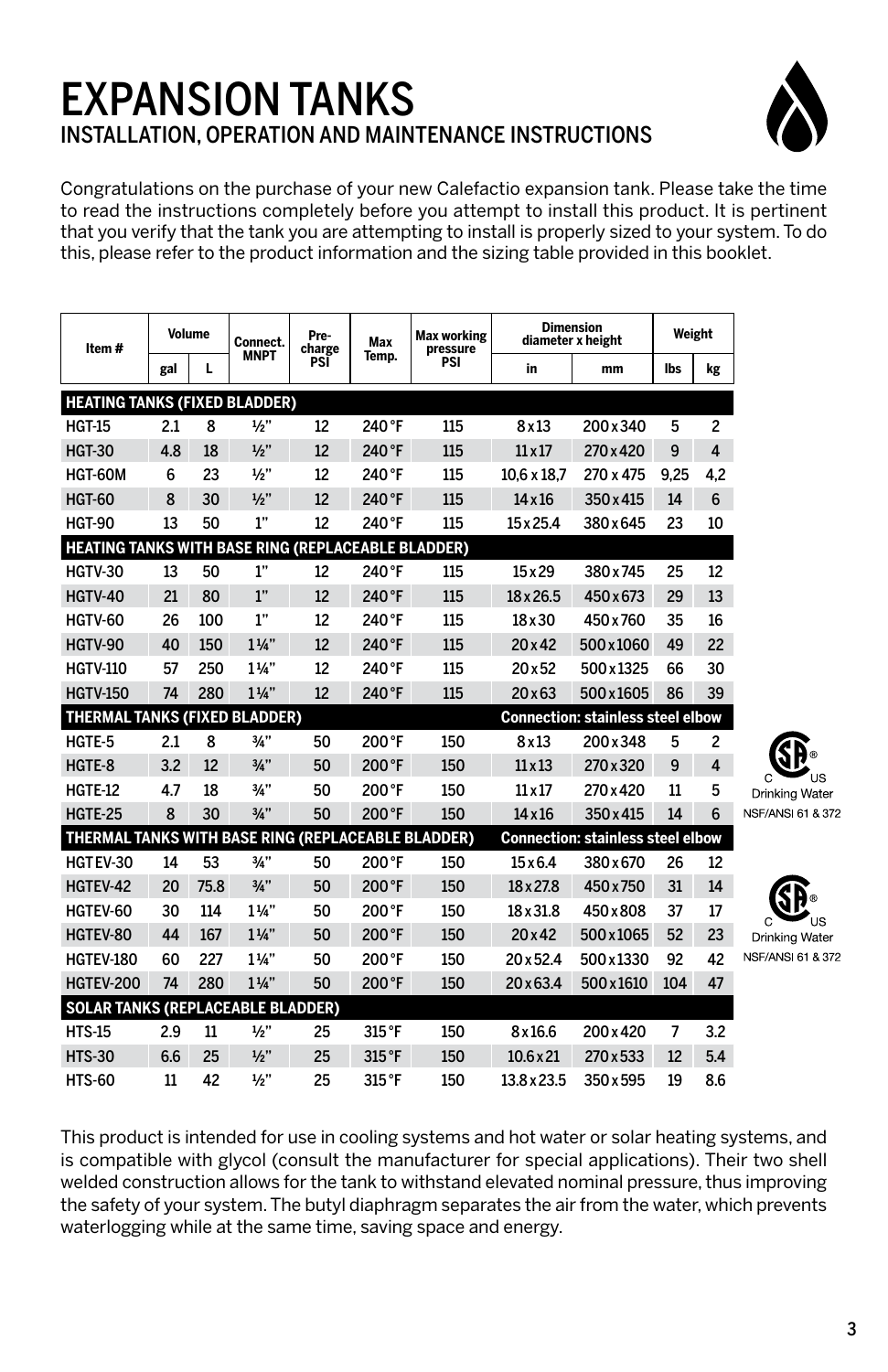## WARRANTY

Calefactio Solutions inc. warrants to the original purchaser ONLY that the products subject to this sale, are free of material and workmanship defects, and conform to the specifications published by Calefactio Solutions inc.

This warranty is only valid if the product is installed and used under normal working conditions, and for the purpose for which it was intended, given the terms and conditions listed below. If the buyer does not provide protective storage, does not install or maintain the equipment according to manufacturer's instructions, this warranty will become NULL and VOID. ln the event that the buyer discovers a material defect or notices malfunctioning from the products, he/she must immediately notify the installer / distributor / store from which the product was purchased, who will, in turn, notify Calefactio Solutions inc. of the claim. Notifications for product malfunctions will not be received by Calefactio Solutions inc. past the timeframe given for the warranty, which is determined, based on the date the product was manufactured.

If requested by the manufacturer, prior to attempting any repairs, defective products or parts thereof must be promptly returned to one of manufacturer's warehouses, or sent to an authorized service representative, as indicated by the manufacturer. The manufacturer accepts no responsibility for loss or damage to the product(s) while in transit, nor will any warranty claim be considered unless the returned goods are received in the exact condition they were prior to shipping. Claims for damage due to shipping are the sole responsibility of customer and must be resolved by the customer directly with the shipping carrier. Repaired or replacement products will be shipped to customer at FOB factory terms. The manufacturer warrants replacement parts for ninety (90) days or for the remainder of the warranty of the product that was repaired or replaced.

If a claim is deemed valid, the manufacturer's sole obligation under warranty shall be, at his own discretion, to repair or replace the defective product. NO cash refunds will be given. Calefactio Solutions inc. reserves the right to correct the malfunctioning of the product by using new or used replacement parts. Such repairs will be performed at Calefactio Solutions inc.'s expense. Calefactio Solutions inc. will NOT accept any claims from the customer for labor costs associated with the removal or reinstallation of the product and/or part thereof. No claims will be accepted for returned items which show obvious signs of repairs, alterations, and / or other modifications (to the product or any of its parts thereof) effected without first obtaining written authorization from Calefactio Solutions inc. ln the event that Calefactio Solutions inc. is unable to repair the product, Calefactio Solutions inc. will provide the buyer with a replacement product. While replacing parts or replacing the product itself, Calefactio Solutions inc. reserves the right to make changes in the design, construction or materials if it is deemed necessary to replace defective products with new models of the same equipment and/or upgrade the parts of any product judged to be defective.

Under the terms of this warranty, in no event shall the manufacturer be held responsible or liable for:

- 1. Consecutive, indirect or particular loss or damages. Such damages include, but are not limited to, loss of profits, loss of capital, loss of revenue or savings, loss resulting from the non-use of the product or of associated equipment, downtime, cost of substitute equipment, facilities or services, injuries, property damages or any claims of third parties (including the customer). Some states / provinces do not allow limitations or exclusions of indirect or consecutive damages; therefore this clause may not be applicable in certain cases.
- 2. Damages, defects or malfunctioning caused by a failure to install and maintain the product in accordance with the printed instructions that were included with the product.
- 3. Malfunction or damages due to abnormal conditions of use, accidents, mishandling, neglect or misuse of the product (i.e. using the product for purposes other than for which it was intended).
- 4. Loss, damage and/or labor costs incurred as a result of the improper installation or the installation of defective parts or inadequate repairs/ service by others, using unauthorized attachments or modifications.
- 5. Damage caused by (including but not limited to) sand or abrasive materials, buildup of chemical products, mud, oily residues, acids, corrosion, mishandling or improper installation.
- 6. Damage caused by natural disasters such as fire, wind, earthquakes, and lightning.
- 7. Parts, components or products not manufactured by Calefactio Solutions inc. but used in conjunction with the products that are subject of this sale.

#### 8. Any abuse or misuse by the customer.

All repairs and / or services performed by manufacturer for reasons other than those covered under this warranty will be charged according to the manufacturer's current equipment, parts and service fees.

Returned products or parts will NOT be accepted if returned to manufacturer without obtaining approval prior to shipment.

The present warranty is the sole warranty of the manufacturer. Any other warranties express or implied in law or in fact, including but not limited to, warranties of merchantability or fitness for particular purpose, are hereby specifically disclaimed.

Some states / provinces do not allow limitations on the duration of implied warranties; therefore, this clause may not be applicable to you.

This warranty extends ONLY to the original purchaser and therefore is not transferable.

Unless a modified written agreement is signed by both parties participating in this transaction, the present agreement is deemed to be the complete and exclusive agreement between the parties, superseding any and all prior agreements, written or oral, and all other communications between the parties relating to the subject matter of this agreement. No employee of Calefactio Solutions inc., no agent, or distributor is authorized to create any warranty in addition to this warranty or modify, in any way, shape or form, the terms of this warranty, obligating the manufacturer to terms other than those specifically defined within this warranty. This warranty gives you specific legal rights. However, other rights can equally be applicable in your case, and these rights may differ from one state or province to another.

#### **HANDLING PROCEDURES REGARDING WARRANTY.**

1. Contact the distributor/store from which you originally purchased the item.

- 2. A warranty claim form must be completed in its entirety and signed by the store/distributor. Said document will be sent to our Blainville facilities along with a copy of your original purchase receipt. At this time you will be issued a Return Authorization number (RGA) which records your warranty claim.
- 3. Any tanks claimed defective must be returned to the factory for inspection.
- 4. The manufacturer is not responsible for tanks lost in transit.

| <b>EXPANSION TANK</b>   | <b>MODEL</b> | DURATION (from date of purchase, or 6 months after fabrication date) |
|-------------------------|--------------|----------------------------------------------------------------------|
| HEATING                 | <b>HGT</b>   | FIVE (5) YEARS LIMITED WARRANTY                                      |
| <b>HEATING</b>          | <b>HGTV</b>  | ONE (1) YEAR LIMITED WARRANTY                                        |
| <b>THERMAL</b>          | HGTE         | FIVE (5) YEARS LIMITED WARRANTY                                      |
| <b>THERMAL</b>          | <b>HGTEV</b> | ONE (1) YEAR LIMITED WARRANTY                                        |
| <b>HIGH TEMPERATURE</b> | <b>HTS</b>   | ONE (1) YEAR LIMITED WARRANTY                                        |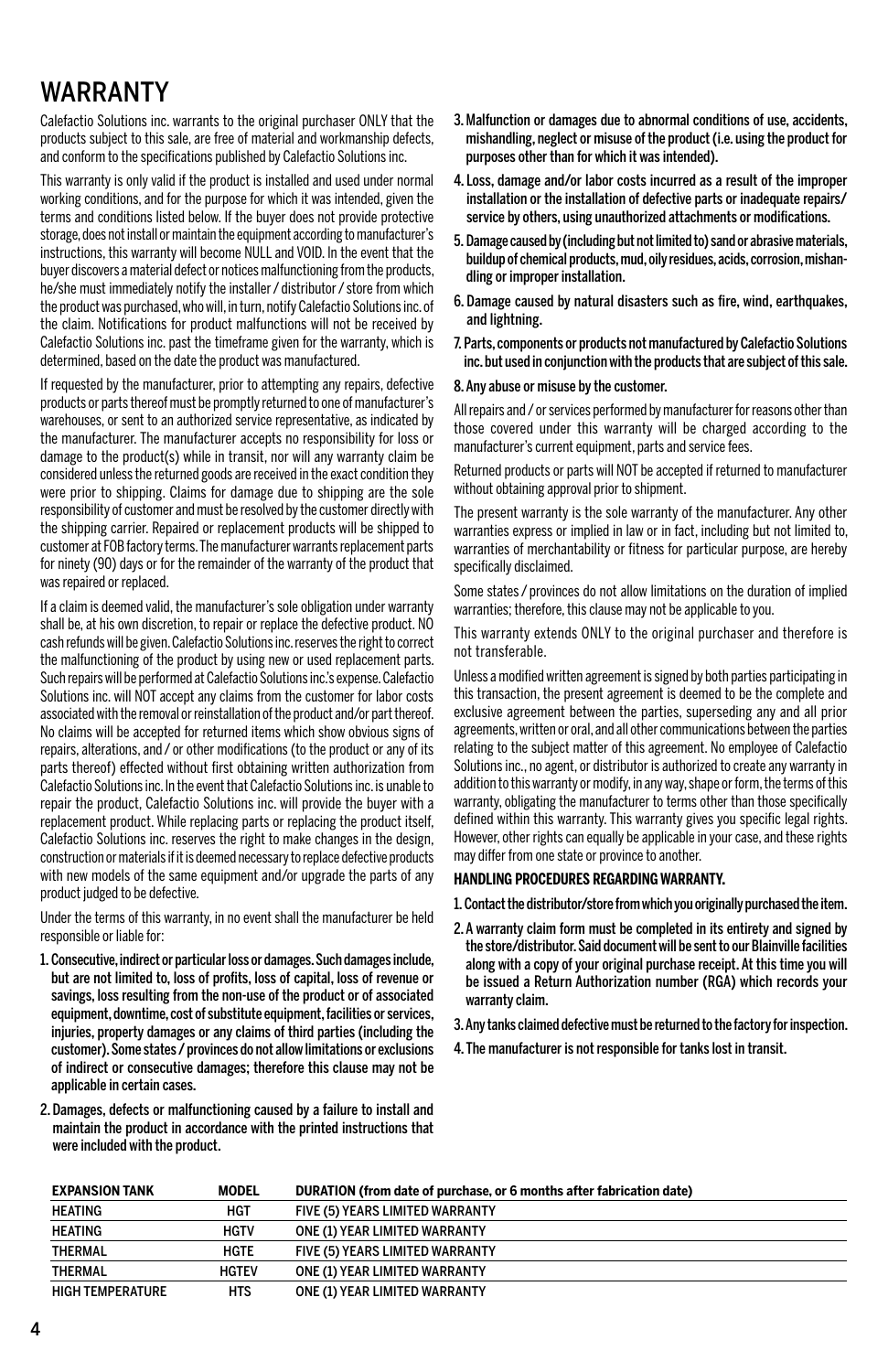## CALEFACTIO TANK SELECTION

#### **HGT / HGTV – HEATING TANKS**

#### **AVERAGE INSTALLATION TEMPERATURE**

| <b>UNIT</b><br>(gal/L) | 100°F  | 110°F        | 120 °F       | 130 °F        | 140°F        | 150 °F        | 160 °F         | 170°F          | 180°F          | 190 °F        | 200°F         | 210 °F          | 220 °F  | 230 °F         | 240°F          |
|------------------------|--------|--------------|--------------|---------------|--------------|---------------|----------------|----------------|----------------|---------------|---------------|-----------------|---------|----------------|----------------|
| 379/100                | HGT15  | <b>HGT15</b> | HGT30        | HGT30         | HGT30        | HGT30         | HGT60          | HGT60          | HGT90          | HGT90         | HGT90         | HGT90           | HGT90   | HGT90          | <b>HGT90</b>   |
| 757/200                | HGT30  | <b>HGT30</b> | <b>HGT30</b> | HGT90         | HGT90        | HGT90         | HGT90          | <b>HGT90</b>   | HGTV40         | HGTV40        | HGTV40        | HGTV40          | HGTV60  | HGTV60         | HGTV60         |
| 1136/300               | HGT30  | HGT60        | HGT90        | HGT90         | <b>HGT90</b> | <b>HGT90</b>  | HGTV40         | HGTV40         | HGTV60         | HGTV60        | <b>HGTV60</b> | HGTV90          | HGTV90  | HGTV90         | HGTV90         |
| 1514/400               | HGT60  | HGT90        | HGT90        | HGT90         | HGTV40       | HGTV40        | HGTV40         | HGTV60         | HGTV90         | HGTV90        | HGTV90        | HGTV90          | HGTV110 | <b>HGTV110</b> | <b>HGTV110</b> |
| 1893/500               | HGT90  | <b>HGT90</b> | HGT90        | HGTV40        | HGTV40       | HGTV60        | <b>HGTV60</b>  | HGTV90         | <b>HGTV90</b>  | <b>HGTV90</b> | HGTV110       | HGTV110         | HGTV110 | <b>HGTV110</b> | HGTV110        |
| 2271/600               | HGT90  | <b>HGT90</b> | HGTV40       | HGTV40        | HGTV60       | HGTV60        | HGTV90         | <b>HGTV90</b>  | <b>HGTV110</b> | HGTV110       | HGTV110       | HGTV110 HGTV110 |         |                |                |
| 2650/700               | HGT90  | <b>HGT90</b> | HGTV40       | <b>HGTV60</b> | HGTV60       | HGTV60        | HGTV90         | HGTV110        | HGTV110        | HGTV110       | HGTV110       |                 |         |                |                |
| 3028/800               | HGT90  | HGTV40       | HGTV40       | HGTV60        | HGTV90       | HGTV90        | HGTV110        | <b>HGTV110</b> | <b>HGTV110</b> | HGTV110       |               |                 |         |                |                |
| 3407/900               | HGT90  | HGTV40       | HGTV60       | HGTV90        | HGTV90       | <b>HGTV90</b> | HGTV110        | HGTV110        | HGTV110        |               |               |                 |         |                |                |
| 3785/1000              | HGTV40 | HGTV40       | HGTV60       | HGTV90        | HGTV90       | HGTV110       | <b>HGTV110</b> | HGTV110        |                |               |               |                 |         |                |                |

|                                 |                                                   | <b>HGT/HGTV – HEATING DEVICE TYPE</b> |                               |                               |                                 | <b>HGTE-THERMAL TANKS</b>          |                |                            |
|---------------------------------|---------------------------------------------------|---------------------------------------|-------------------------------|-------------------------------|---------------------------------|------------------------------------|----------------|----------------------------|
| <b>Boiler net</b><br>output MBH | <b>Fine tube</b><br>baseboard or<br>radiant panel | <b>Convectors or</b><br>unit heaters  | <b>Cast iron</b><br>radiators | <b>Cast iron</b><br>baseboard | <b>Hot water</b><br>tank volume | <b>Maximum</b><br>desired pressure |                | <b>Temperature setting</b> |
| 25                              | <b>HGT15</b>                                      | <b>HGT15</b>                          | <b>HGT15</b>                  | <b>HGT15</b>                  | (gal)                           | (psig)                             | 140°F          | 150°F                      |
| 50                              | <b>HGT15</b>                                      | <b>HGT15</b>                          | <b>HGT30</b>                  | <b>HGT30</b>                  |                                 | 90                                 | HGTE-5         | HGTE-5                     |
| 75                              | HGT30                                             | HGT30                                 | HGT30                         | HGT60                         | 30                              | 100                                | HGTE-5         | HGTE-5                     |
| 100                             | <b>HGT30</b>                                      | <b>HGT30</b>                          | <b>HGT60</b>                  | <b>HGT60</b>                  |                                 | 90                                 | HGTE-5         | <b>HGTE-12</b>             |
| 125                             | <b>HGT30</b>                                      | <b>HGT60</b>                          | <b>HGT30</b>                  | <b>HGT90</b>                  | 40                              | 100                                | HGTE-5         | HGTE-8                     |
| 150                             | <b>HGT30</b>                                      | <b>HGT60</b>                          | <b>HGT90</b>                  | HGT90                         |                                 | 90                                 | HGTE-8         | HGTE-12                    |
| 175                             | HGT60                                             | HGT60                                 | HGT90                         | HGT90                         | 50                              | 100                                | HGTE-8         | HGTE-8                     |
| 200                             | <b>HGT60</b>                                      | <b>HGT60</b>                          | HGT90                         | HGT90                         |                                 | 90                                 | <b>HGTE-12</b> | <b>HGTE-12</b>             |
| 250                             | <b>HGT60</b>                                      | <b>HGT90</b>                          | <b>HGT90</b>                  | HGTV40                        | 75                              | 100                                | <b>HGTE-12</b> | <b>HGTE-12</b>             |
| 300                             | HGT90                                             | HGT90                                 | HGT90                         | HGTV40                        |                                 | 90                                 | <b>HGTE-12</b> | HGTE-12                    |
| 350                             | <b>HGT90</b>                                      | HGT90                                 | HGTV40                        | HGTV60                        | 100                             | 100                                | <b>HGTE-12</b> | HGTE-12                    |
| 400                             | <b>HGT90</b>                                      | HGTV40                                | HGTV40                        | HGTV60                        |                                 |                                    |                |                            |

#### **WARNING**

This product must only be installed by qualified, licensed professionals in accordance to the local plumbing codes and ordinances. The tank is designed and intended for use with hot water supply systems and may operate at a maximum working pressure of 90 to 115 PISG (depending on the model. N.B the maximum pressure allowed in Canada is 30 PSIG) and a maximum working temperature of 200 to 240 °F (315 °F for high temperature tanks). Any use of the product for purposes other than what it was intended for, or any sustained or instantaneous pressure in excess of the limits set above is deemed UNSAFE, and may cause property damage, serious bodily injury or may result in death. A dielectric union must be used when connecting dissimilar metals.

Québec (Canada)

T 450 951.0818 F 450 951.2165



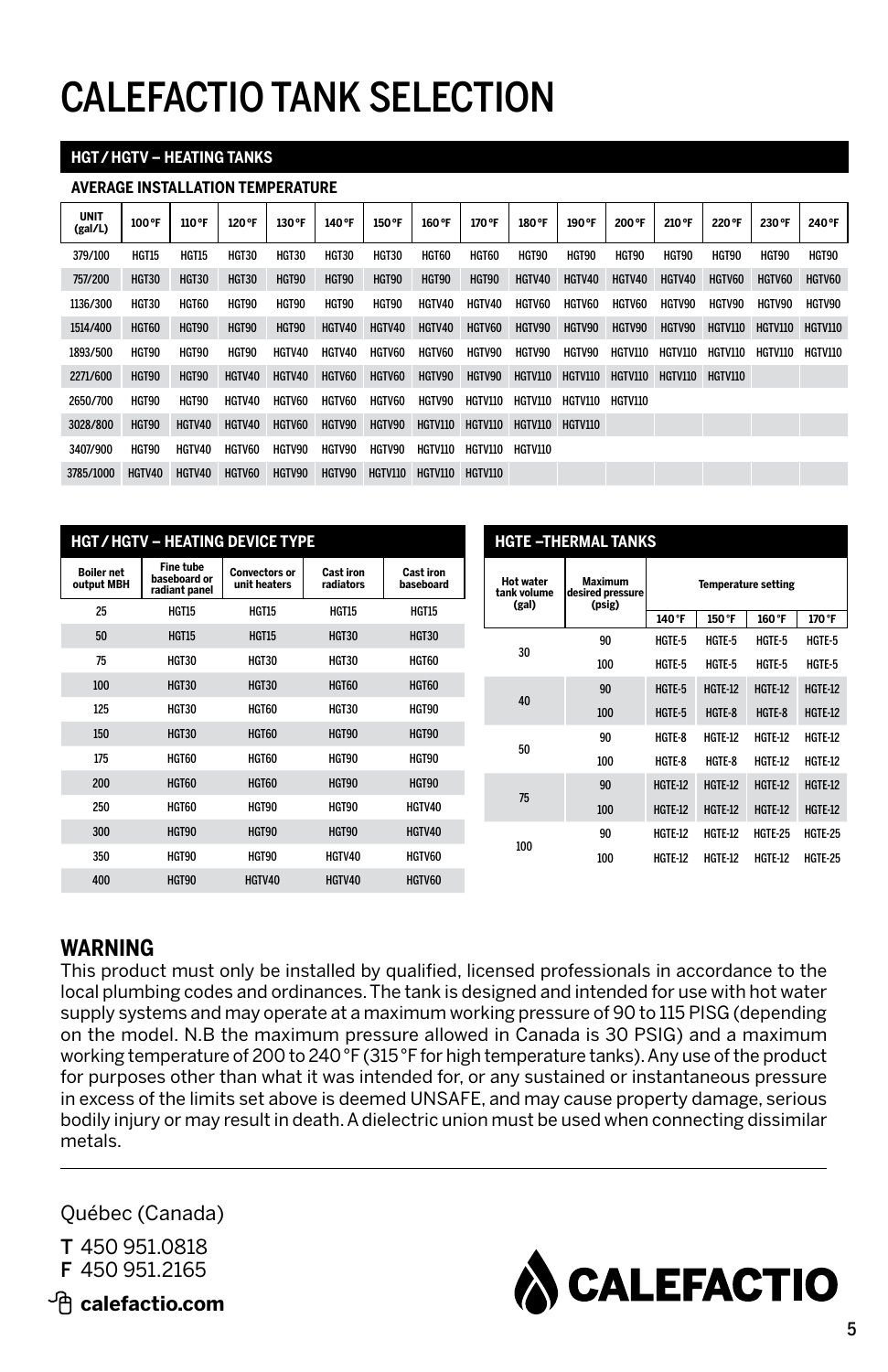## TANQUES DE EXPANSIÓN INSTRUCCIONES DE INSTALACIÓN, OPERACIÓN Y MANTENIMIENTO



Felicitaciones por la compra de su nuevo tanque de expansión Calefactio. Por favor, tome el tiempo de leer las instrucciones completamente antes de intentar instalar este producto. Es oportuno comprobar que el tanque que está intentando instalar es del tamaño adecuado para su sistema. Para ello, por favor refiérase a la información del producto y la tabla de tamaños proporcionado en este folleto.

| Modelo                                                             |     | <b>Volume</b> |                 | Conexión   Pre carga | Temp.  | Presión de<br>operación |                  | <b>Dimensión</b><br>diámetro x alto | Peso |                |
|--------------------------------------------------------------------|-----|---------------|-----------------|----------------------|--------|-------------------------|------------------|-------------------------------------|------|----------------|
|                                                                    | gal | L             | <b>MNPT</b>     | PSI                  | max.   | max. PSI                | pu               | mm                                  | lbs  | kg             |
| TANOUES DE CALEFACCIÓN (VEJIGA FIJA)                               |     |               |                 |                      |        |                         |                  |                                     |      |                |
| <b>HGT-15</b>                                                      | 2.1 | 8             | 1/2"            | 12                   | 240 °F | 115                     | 8x13             | 200 x 340                           | 5    | $\overline{c}$ |
| <b>HGT-30</b>                                                      | 4.8 | 18            | 1/2"            | 12                   | 240 °F | 115                     | $11 \times 17$   | 270 x 420                           | 9    | 4              |
| HGT-60M                                                            | 6   | 23            | 1/2"            | 12                   | 240 °F | 115                     | 10.6 x 18.7      | 270 x 475                           | 9.25 | 4.2            |
| <b>HGT-60</b>                                                      | 8   | 30            | $\frac{1}{2}$ " | 12                   | 240 °F | 115                     | $14 \times 16$   | 350 x 415                           | 14   | 6              |
| <b>HGT-90</b>                                                      | 13  | 50            | 1"              | 12                   | 240 °F | 115                     | $15 \times 25.4$ | 380 x 645                           | 23   | 10             |
| TANQUES DE CALEFACCIÓN SOBRE SOPORTE (VEJIGA REEMPLAZABLE)         |     |               |                 |                      |        |                         |                  |                                     |      |                |
| <b>HGTV-30</b>                                                     | 13  | 50            | 1"              | 12                   | 240 °F | 115                     | $15 \times 29$   | 380 x 745                           | 25   | 12             |
| <b>HGTV-40</b>                                                     | 21  | 80            | 1"              | 12                   | 240°F  | 115                     | $18 \times 26.5$ | 450x673                             | 29   | 13             |
| HGTV-60                                                            | 26  | 100           | 1"              | 12                   | 240°F  | 115                     | 18 x 30          | 450 x 760                           | 35   | 16             |
| HGTV-90                                                            | 40  | 150           | $1\frac{1}{4}$  | 12                   | 240°F  | 115                     | 20x42            | 500x1060                            | 49   | 22             |
| <b>HGTV-110</b>                                                    | 57  | 250           | $1\frac{1}{4}$  | 12                   | 240°F  | 115                     | 20x52            | 500x1325                            | 66   | 30             |
| <b>HGTV-150</b>                                                    | 74  | 280           | $1\frac{1}{4}$  | 12                   | 240 °F | 115                     | 20x63            | 500x1605                            | 86   | 39             |
| <b>RESERVORIOS TÉRMICOS (VEJIGA FIJA)</b>                          |     |               |                 |                      |        |                         |                  | Conexión: codo en acero inoxidable  |      |                |
| HGTE-5                                                             | 2,1 | 8             | 3/4"            | 50                   | 200°F  | 150                     | 8x13             | 200x348                             | 5    | $\overline{c}$ |
| HGTE-8                                                             | 3.2 | 12            | $\frac{3}{4}$ " | 50                   | 200°F  | 150                     | $11 \times 13$   | 270 x 320                           | 9    | 4              |
| HGTE-12                                                            | 4.7 | 18            | 3/4"            | 50                   | 200°F  | 150                     | $11 \times 17$   | 270 x 420                           | 11   | 5              |
| <b>HGTE-25</b>                                                     | 8   | 30            | 3/4"            | 50                   | 200°F  | 150                     | $14 \times 16$   | 350 x 415                           | 14   | 6              |
| <b>RESERVORIOS TÉRMICOS SOBRE SOPORTE</b><br>(VEJIGA REEMPLAZABLE) |     |               |                 |                      |        |                         |                  | Conexión: codo en acero inoxidable  |      |                |
| HGTEV-30                                                           | 14  | 53            | 3/4"            | 50                   | 200°F  | 150                     | $15\times 6.4$   | 380x670                             | 26   | 12             |
| HGTEV-42                                                           | 20  | 75.8          | 3/4"            | 50                   | 200°F  | 150                     | 18 x 27.8        | 450x750                             | 31   | 14             |
| HGTEV-60                                                           | 30  | 114           | $1\frac{1}{4}$  | 50                   | 200°F  | 150                     | 18 x 31.8        | 450x808                             | 37   | 17             |
| HGTEV-80                                                           | 44  | 167           | $1\frac{1}{4}$  | 50                   | 200°F  | 150                     | 20x42            | 500x1065                            | 52   | 23             |
| HGTEV-180                                                          | 60  | 227           | $1\frac{1}{4}$  | 50                   | 200°F  | 150                     | 20 x 52.4        | 500x1330                            | 92   | 42             |
| <b>HGTEV-200</b>                                                   | 74  | 280           | $1\frac{1}{4}$  | 50                   | 200°F  | 150                     | 20 x 63.4        | 500 x 1610                          | 104  | 47             |
| RESERVORIO PARA SISTEMAS SOLARES (VEJIGA REEMPLAZABLE)             |     |               |                 |                      |        |                         |                  |                                     |      |                |
| <b>HTS-15</b>                                                      | 2,9 | 11            | $\frac{1}{2}$ " | 25                   | 315 °F | 150                     | 8x16,6           | 200x420                             | 7    | 3,2            |
| <b>HTS-30</b>                                                      | 6.6 | 25            | 1/2"            | 25                   | 315°F  | 150                     | $10.6 \times 21$ | 270 x 533                           | 12   | 5,4            |
| HTS-60                                                             | 11  | 42            | 1/2"            | 25                   | 315°F  | 150                     | 13.8 x 23.5      | 350 x 595                           | 19   | 8.6            |

**Drinking Water E/ANSL 61 & 372** 

**Drinking Water** 

**SF/ANSI 61 & 372** 

Este producto está diseñado para aplicaciones en sistemas de refrigeración, agua caliente o sistemas de calefacción solar; también es compatible con glicol (consulte con el fabricante para aplicaciones especiales). Sus dos capas de construcción soldada permiten al tanque soportar una presión nominal elevada, lo que mejora la seguridad de su sistema. El diafragma de butilo separa el aire del agua, lo que impide el desbordamiento; al mismo tiempo un ahorro de espacio y energía.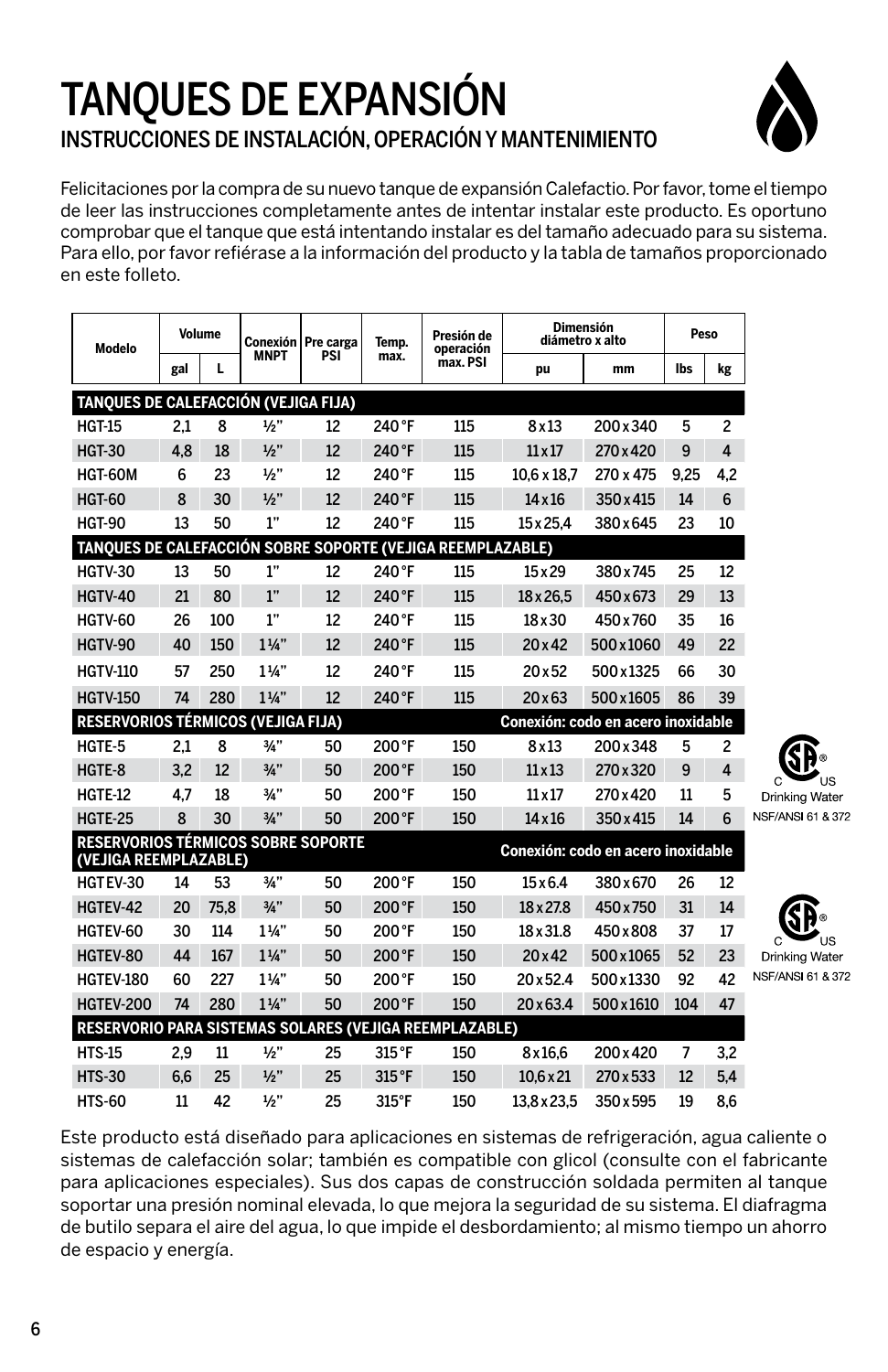## GARANTIZA

Calefactio Solutions inc. garantiza al comprador original que los productos objeto de esta venta, están libres de defectos materiales, mano de obra, y se ajustan a las especificaciones publicadas por Calefactio Solutions inc..

Esta garantía sólo es válida si el producto se instala y se usa en condiciones normales de funcionamiento, y para el propósito con el que fue concebido, teniendo en cuenta los términos y condiciones que se enumeran a continuación. Si el comprador no proporciona protección de almacenamiento, no instalar o mantiene el equipo de acuerdo a las instrucciones del fabricante, esta garantía será nula y sin algún efecto. En el caso de que el comprador encuentra un defecto material o note un malfuncionamiento de los productos, el / ella debe notificar inmediatamente al instalador / distribuidor / tienda donde se compró el producto, que, a su vez, notificará a Calefactio Solutions inc. de la reclamación. Notificaciones de mal funcionamiento del producto no serán recibidas por Calefactio Solutions inc. pasado el plazo dado para la garantía, la cual es determinada, basada en la fecha de fabricación del producto.

Si lo solicita el fabricante, antes de intentar cualquier reparación, productos defectuosos o partes de los mismos deben ser devueltos inmediatamente a uno de los almacenes del fabricante, o enviados a un centro de servicio autorizado, según lo indicado por el fabricante. El fabricante no acepta ninguna responsabilidad por pérdidas o daños en el producto (s) en tránsito, ni se considerará ningún reclamo de garantía a no ser que se reciban las mercancías vueltas en la condición exacta que eran antes del envío. Las reclamaciones por daños debido al envío son de responsabilidad exclusiva de los clientes y deben ser resueltos por el cliente directamente con la empresa de transporte. Productos reparados o sustituidos serán enviados a la atención al cliente en los términos FOB de fábrica. El fabricante garantiza las piezas de repuesto durante noventa (90) días o por la garantía restante del producto que fue reparado o reemplazado.

Si la reclamación es considerada, la única obligación del fabricante bajo la garantía será, a su propia discreción, de reparar o reemplazar el producto defectuoso. No se dará ningún reembolso de efectivo. Calefactio Solutions inc. se reserva el derecho de corregir el mal funcionamiento del producto usando repuestos nuevos o usados. Estas reparaciones se llevarán a cabo a expensas de Calefactio Solutions inc. Calefactio Solutions inc. no aceptará ninguna reclamación por parte del cliente para los gastos de mano de obra asociados con la desinstalación o reinstalación del producto y / o parte del mismo. No se aceptarán reclamos por los artículos devueltos que muestran signos evidentes de reparaciones, alteraciones, y / u otras modificaciones (en el producto o cualquiera de sus partes) realizadas sin obtener primero la autorización por escrito de Calefactio Solutions inc. En el caso de que Calefactio Solutions inc. no puede reparar el producto, Calefactio Solutions inc. proporcionará al comprador un producto de reemplazo. Al reemplazar las piezas o reemplazar el producto en sí, Calefactio Solutions inc. se reserva el derecho de realizar cambios en el diseño, la construcción o los materiales si se considera necesario sustituir los productos defectuosos con nuevos modelos de un mismo equipo y / o actualizar las partes de cualquier producto juzgado como defectuoso.

Bajo los términos de esta garantía, en ningún caso, el fabricante se hará responsable de:

1. Consecutiva, indirecta o pérdidas particulares o daños. Tales daños deben incluir, pero no están limitados a, perdida de ganancias, perdida de capital o ahorros, pérdida de ingresos, la pérdida resultante por el no uso de los productos y de los equipos asociados, tiempo de inactividad, el costo de reemplazo del equipo, las instalaciones o los servicios, lesiones, daños a la propiedad o cualquier reclamación de terceros (incluido el cliente). Algunos estados / provincias no permiten limitaciones o exclusiones de daños indirectos o consecutivos, por lo que esta cláusula puede no ser aplicable a su caso.

- 3. Mal funcionamiento o daños debido a condiciones anormales de uso, acci dentes, mala manipulación, negligencia o mal uso del producto (es decir, la utilización del producto para fines distintos para los que fue destinado).
- 4. Pérdida, daños y / o costes de mano de obra incurridos como resultado de una instalación incorrecta o la instalación de piezas defectuosas o inade cuadas reparaciones / servicios por otros, utilizando modificaciones o accesorios no autorizados.
- 5. Los daños causados por (incluyendo pero no limitado a) materiales o partículas abrasivas, acumulación de productos químicos, lodo, residuos de hidrocarburos, ácidos, corrosión, mala manipulación o instalación inadecuada.
- 6. Los daños causados por desastres naturales tales como incendios, viento, terremotos y relámpagos.
- 7. Las piezas, componentes o productos no fabricados por Calefactio Solutions inc., pero utilizadas conjuntamente con los productos que son objeto de esta venta.
- 8. Cualquier abuso o mal uso por parte del cliente.

Todas las reparaciones y / o servicios realizados por el fabricante, por razones distintas de las cubiertas por esta garantía se cobrarán de acuerdo a los equipos actuales del fabricante, componentes y cargos por servicio.

El retorno de piezas o productos no serán aceptados si son devueltos al fabricante sin la previa obtención de la aprobación para su envío.

La presente garantía es la única garantía del fabricante. Cualquier otra garantía expresa o implícita en la ley o de hecho, incluyendo pero no limitando a, las garantías de comerciabilidad o aptitud para un propósito particular, son excluidas específicamente.

Algunos estados / provincias no permiten limitaciones en la duración de las garan tías implícitas, por lo tanto, esta cláusula no puede ser aplicable para su caso.

Esta garantía se extiende sólo al comprador original y por lo tanto no es transferible. A menos que un acuerdo modificado por escrito sea firmado por ambas partes que participan en esta transacción, el presente acuerdo se considerará el completo y exclusivo acuerdo entre las partes, remplaza cualquier y todos los acuerdos anteriores, oral o escrita, y todas las demás comunicaciones entre las partes en relación con el objeto de este acuerdo. Ningún empleado de Calefactio Solutions inc., ningún agente o distribuidor está autorizado a crear ninguna garantía adicional a esta garantía o modificar, en cualquier manera o forma, los términos de esta garantía, obligando a los fabricantes a los términos distintos de los definidos específicamente en esta garantía. Esta garantía le otorga derechos legales específicos. Sin embargo, otros derechos pueden ser igualmente aplicables en su caso, y estos derechos pueden variar de un estado o provincia a otra.

#### **PROCEDIMIENTOS DE MANEJO CON RESPECTO A LA GARANTÍA.**

1. Contacte el distribuidor o la tienda en la cual haya comprado el artículo.

- 2. Un formulario de reclamo de garantía debe ser completado en su totalidad y firmado por la tienda o distribuidor. Dicho documento debe ser enviado a nuestras instalaciones en Blainville, junto con una copia del recibo de compra original. En este momento se le emitirá un número de Autorización de Retorno (RGA) el cual registra su solicitud de garantía.
- 3. Los tanques supuestamente defectuosos debe ser devueltos a la fábrica para su inspección.
- 4. El fabricante no es responsable por los tanques perdidos en tránsito.
- 2. Daños, defectos o mal funcionamiento causado por una falla en la instalación y mantenimiento del producto de acuerdo con las instrucciones impresas que fueron incluidas con el producto.

| TANQUE DE EXPANSIÓN | <b>MODELO</b> | DURACIÓN (a partir de la fecha de compra, o de 6 meses después de la fecha de fabricación) |
|---------------------|---------------|--------------------------------------------------------------------------------------------|
| PARA CALEFACCIÓN    | <b>HGT</b>    | CINCO (5) AÑOS DE GARANTÍA LIMITADA                                                        |
| PARA CALEFACCIÓN    | <b>HGTV</b>   | UN (1) AÑO DE GARANTÍA LIMITADA                                                            |
| TÉRMICO             | HGTE          | CINCO (5) AÑOS DE GARANTÍA LIMITADA                                                        |
| TÉRMICO             | <b>HGTEV</b>  | UN (1) AÑO DE GARANTÍA LIMITADA                                                            |
| ALTAS TEMPERATURAS  | <b>HTS</b>    | UN (1) AÑO DE GARANTÍA LIMITADA                                                            |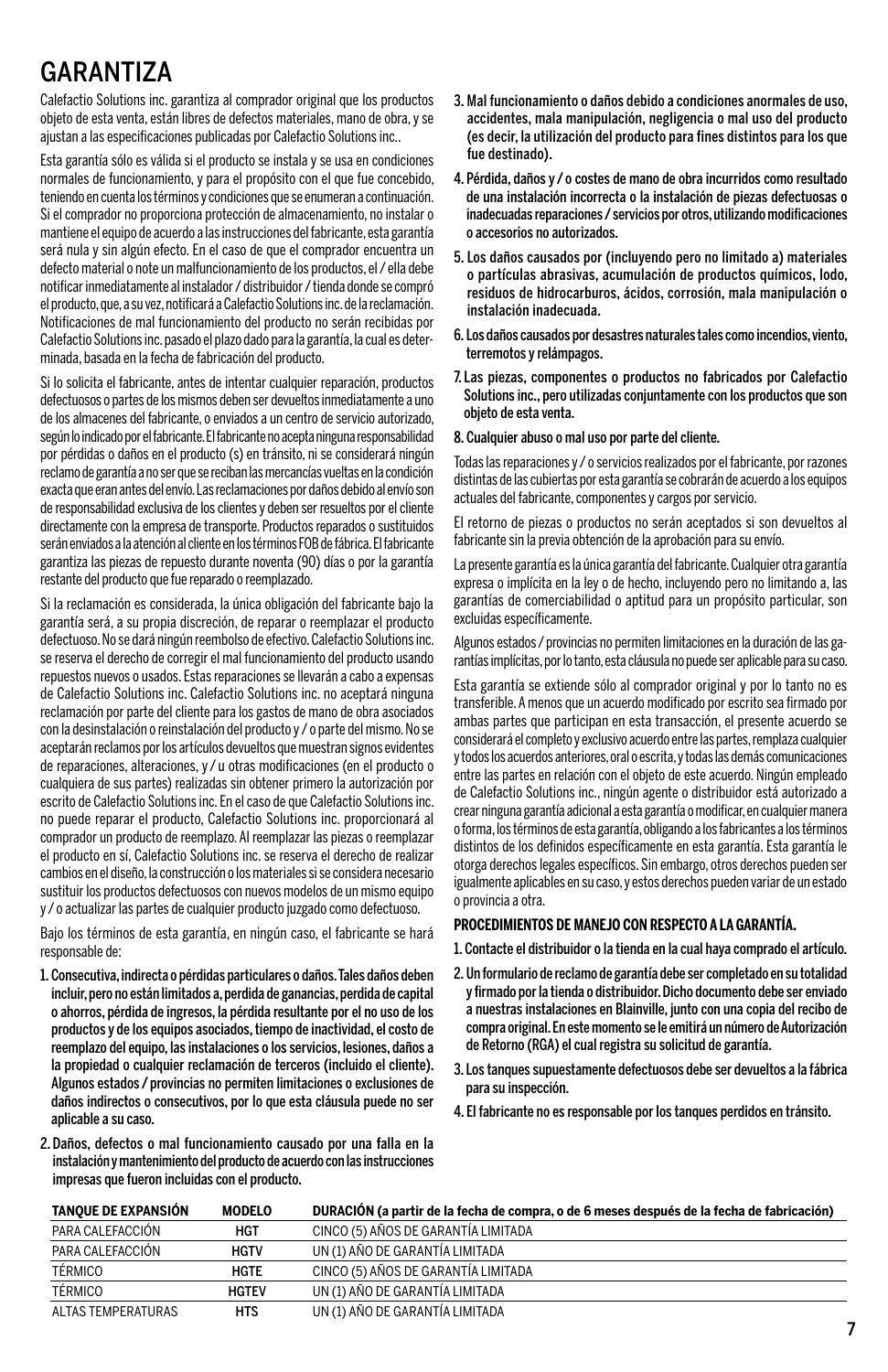## CALEFACTIO SELECCIÓN DE TANQUES

#### **HGT / HGTV – TANQUE DE CALENTAMIENTO**

#### **TEMPERATURA MEDIA DE LA INSTALACIÓN**

| Vol.<br>(gal/L) | 100 °F       | 110 °F       | 120 °F | 130 °F       | 140°F        | 150 °F        | 160 °F         | 170°F          | 180°F           | 190 °F  | 200°F          | 210 °F          | 220°F          | 230 °F         | 240°F        |
|-----------------|--------------|--------------|--------|--------------|--------------|---------------|----------------|----------------|-----------------|---------|----------------|-----------------|----------------|----------------|--------------|
| 379/100         | <b>HGT15</b> | <b>HGT15</b> | HGT30  | <b>HGT30</b> | <b>HGT30</b> | HGT30         | <b>HGT60</b>   | <b>HGT60</b>   | HGT90           | HGT90   | HGT90          | HGT90           | HGT90          | HGT90          | <b>HGT90</b> |
| 757/200         | HGT30        | <b>HGT30</b> | HGT30  | HGT90        | HGT90        | HGT90         | HGT90          | HGT90          | HGTV40          | HGTV40  | HGTV40         | HGTV40          | HGTV60         | HGTV60         | HGTV60       |
| 1136/300        | HGT30        | HGT60        | HGT90  | HGT90        | <b>HGT90</b> | HGT90         | HGTV40         | HGTV40         | <b>HGTV60</b>   | HGTV60  | <b>HGTV60</b>  | HGTV90          | HGTV90         | HGTV90         | HGTV90       |
| 1514/400        | HGT60        | <b>HGT90</b> | HGT90  | HGT90        | HGTV40       | HGTV40        | HGTV40         | HGTV60         | HGTV90          | HGTV90  | HGTV90         | HGTV90          | HGTV110        | <b>HGTV110</b> | HGTV110      |
| 1893/500        | HGT90        | <b>HGT90</b> | HGT90  | HGTV40       | HGTV40       | HGTV60        | <b>HGTV60</b>  | HGTV90         | HGTV90          | HGTV90  | HGTV110        | <b>HGTV110</b>  | <b>HGTV110</b> | <b>HGTV110</b> | HGTV110      |
| 2271/600        | HGT90        | HGT90        | HGTV40 | HGTV40       | HGTV60       | <b>HGTV60</b> | HGTV90         | HGTV90         | HGTV110         | HGTV110 | HGTV110        | HGTV110 HGTV110 |                |                |              |
| 2650/700        | HGT90        | <b>HGT90</b> | HGTV40 | HGTV60       | HGTV60       | HGTV60        | HGTV90         | HGTV110        | HGTV110         | HGTV110 | <b>HGTV110</b> |                 |                |                |              |
| 3028/800        | HGT90        | HGTV40       | HGTV40 | HGTV60       | HGTV90       | HGTV90        | HGTV110        | HGTV110        | HGTV110 HGTV110 |         |                |                 |                |                |              |
| 3407/900        | HGT90        | HGTV40       | HGTV60 | HGTV90       | HGTV90       | HGTV90        | HGTV110        | HGTV110        | <b>HGTV110</b>  |         |                |                 |                |                |              |
| 3785/1000       | HGTV40       | HGTV40       | HGTV60 | HGTV90       | HGTV90       | HGTV110       | <b>HGTV110</b> | <b>HGTV110</b> |                 |         |                |                 |                |                |              |

|                                                           |                                                            | <b>HGT/HGTV - TIPO DE CALENTADOR</b> |                          |                          | <b>HGTE-TANQUES TÉRMICOS</b>                 |                                      |                |                         |                |                |  |  |  |
|-----------------------------------------------------------|------------------------------------------------------------|--------------------------------------|--------------------------|--------------------------|----------------------------------------------|--------------------------------------|----------------|-------------------------|----------------|----------------|--|--|--|
| Potencia neta<br>admisible<br>de la caldera<br><b>MBH</b> | Soporte con<br>tubo con<br>aletas o<br>paneles<br>radiales | Calentador o<br>calefactores         | Radiador en<br>fundicion | Soportes en<br>fundicion | Agua caliente<br>volumen<br>del tanque (gal) | Presión max<br>recomendada<br>(psig) |                | Temperatura recomendada |                |                |  |  |  |
| 25                                                        | <b>HGT15</b>                                               | <b>HGT15</b>                         | <b>HGT15</b>             | <b>HGT15</b>             |                                              |                                      | 140°F          | 150°F                   | 160°F          | 170°F          |  |  |  |
|                                                           |                                                            |                                      |                          |                          | 30                                           | 90                                   | HGTE-5         | HGTE-5                  | HGTE-5         | HGTE-5         |  |  |  |
| 50                                                        | <b>HGT15</b>                                               | <b>HGT15</b>                         | <b>HGT30</b>             | <b>HGT30</b>             |                                              | 100                                  | HGTE-5         | HGTE-5                  | HGTE-5         | HGTE-5         |  |  |  |
| 75                                                        | HGT30                                                      | HGT30                                | HGT30                    | HGT60                    |                                              | 90                                   | HGTE-5         | <b>HGTE-12</b>          | <b>HGTE-12</b> | <b>HGTE-12</b> |  |  |  |
| 100                                                       | HGT30                                                      | <b>HGT30</b>                         | <b>HGT60</b>             | <b>HGT60</b>             | 40                                           | 100                                  | HGTE-5         | HGTE-8                  | HGTE-8         | <b>HGTE-12</b> |  |  |  |
| 125                                                       | HGT30                                                      | HGT60                                | HGT30                    | HGT90                    |                                              | 90                                   | HGTE-8         | HGTE-12                 | <b>HGTE-12</b> | <b>HGTE-12</b> |  |  |  |
| 150                                                       | HGT30                                                      | <b>HGT60</b>                         | <b>HGT90</b>             | <b>HGT90</b>             | 50                                           | 100                                  | HGTE-8         | HGTE-8                  | <b>HGTE-12</b> | <b>HGTE-12</b> |  |  |  |
| 175                                                       | HGT60                                                      | HGT60                                | HGT90                    | HGT90                    |                                              | 90                                   | <b>HGTE-12</b> | <b>HGTE-12</b>          | <b>HGTE-12</b> | <b>HGTE-12</b> |  |  |  |
| 200                                                       | <b>HGT60</b>                                               | <b>HGT60</b>                         | HGT90                    | HGT90                    | 75                                           | 100                                  | <b>HGTE-12</b> | <b>HGTE-12</b>          | <b>HGTE-12</b> | <b>HGTE-12</b> |  |  |  |
| 250                                                       | HGT60                                                      | HGT90                                | HGT90                    | HGTV40                   |                                              | 90                                   | <b>HGTE-12</b> | HGTE-12                 | <b>HGTE-25</b> | <b>HGTE-25</b> |  |  |  |
| 300                                                       | HGT90                                                      | HGT90                                | HGT90                    | HGTV40                   | 100                                          | 100                                  | HGTE-12        | HGTE-12                 | HGTE-12        | <b>HGTE-25</b> |  |  |  |
| 350                                                       | HGT90                                                      | HGT90                                | HGTV40                   | HGTV60                   |                                              |                                      |                |                         |                |                |  |  |  |
| 400                                                       | HGT90                                                      | HGTV40                               | HGTV40                   | HGTV60                   |                                              |                                      |                |                         |                |                |  |  |  |

### **ADVERTENCIA**

Este producto sólo debe ser instalado por profesionales autorizados, calificados de acuerdo a los códigos locales de plomería y ordenanzas. El tanque está diseñado y pensado para su uso con sistemas de suministro de agua caliente y puede operar a una presión máxima de trabajo de 90 a 115 instituciones provisionales (dependiendo del modelo. Nota: la presión máxima permitida en Canadá es 30 PSI) y una temperatura máxima de trabajo de 200 a 240 °C (315 °F para altas temperaturas). Cualquier utilización del producto para fines distintos de lo que estaba destinado a, o cualquier presión continua o instantánea por encima de los límites establecidos anteriormente se considera seguro, y puede causar daños materiales, lesiones corporales graves o puede provocar la muerte. Una unión dieléctrica debe utilizar al conectar metales diferentes.

Québec (Canada)

T 450 951.0818 F 450 951.2165



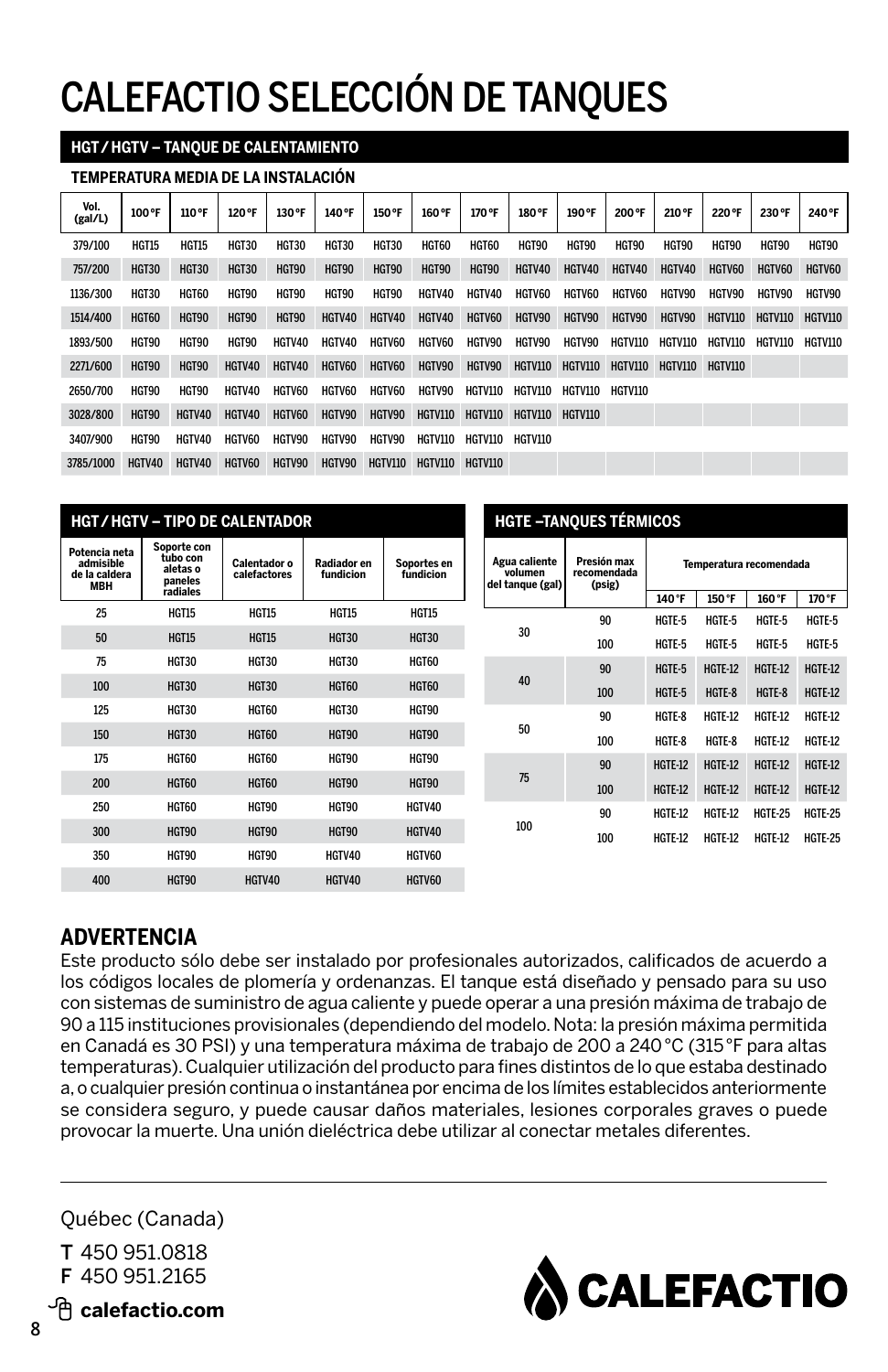## RÉSERVOIRS D'EXPANSION CONSIGNES D'INSTALLATION, D'UTILISATION ET D'ENTRETIEN



Nous vous félicitons d'avoir fait l'acquisition de ce nouveau réservoir d'expansion. Veuillez prendre le temps de lire les consignes en entier avant de procéder à l'installation de cet article. Il est important de vérifier si la taille du réservoir que vous vous apprêtez à installer convient à votre installation. Pour ce faire, consultez les données sur le produit ainsi que les tableaux des dimensions fournis dans le présent livret.

| Modèle                                                         |     | <b>Volume</b> | Raccord         | Pré-<br>charge | Temp.  | <b>Pression</b><br>max. |                                      | <b>Dimension</b><br>diamètre x hauteur | Poids |                |            |
|----------------------------------------------------------------|-----|---------------|-----------------|----------------|--------|-------------------------|--------------------------------------|----------------------------------------|-------|----------------|------------|
|                                                                | gal | L             | <b>MNPT</b>     | PSI            | max.   | opération<br>PSI        | po                                   | mm                                     | lbs   | kg             |            |
| <b>RÉSERVOIRS DE CHAUFFAGE (VESSIE FIXE)</b>                   |     |               |                 |                |        |                         |                                      |                                        |       |                |            |
| <b>HGT-15</b>                                                  | 2,1 | 8             | 1/2"            | 12             | 240 °F | 115                     | 8x13                                 | 200 x 340                              | 5     | $\overline{c}$ |            |
| <b>HGT-30</b>                                                  | 4.8 | 18            | 1/2"            | 12             | 240°F  | 115                     | $11 \times 17$                       | 270 x 420                              | 9     | $\overline{4}$ |            |
| HGT-60M                                                        | 6   | 23            | 1/2"            | 12             | 240 °F | 115                     | 10.6 x 18.7                          | 270 x 475                              | 9.25  | 4.2            |            |
| <b>HGT-60</b>                                                  | 8   | 30            | $\frac{1}{2}$ " | 12             | 240°F  | 115                     | $14 \times 16$                       | 350 x 415                              | 14    | 6              |            |
| <b>HGT-90</b>                                                  | 13  | 50            | 1"              | 12             | 240 °F | 115                     | 15 x 25.4                            | 380x645                                | 23    | 10             |            |
| RÉSERVOIRS DE CHAUFFAGE SUR SOCLE (VESSIE REMPLACABLE)         |     |               |                 |                |        |                         |                                      |                                        |       |                |            |
| <b>HGTV-30</b>                                                 | 13  | 50            | 1"              | 12             | 240°F  | 115                     | $15 \times 29$                       | 380 x 745                              | 25    | 12             |            |
| <b>HGTV-40</b>                                                 | 21  | 80            | 1"              | 12             | 240°F  | 115                     | $18 \times 26.5$                     | 450x673                                | 29    | 13             |            |
| HGTV-60                                                        | 26  | 100           | 1"              | 12             | 240°F  | 115                     | 18 x 30                              | 450 x 760                              | 35    | 16             |            |
| HGTV-90                                                        | 40  | 150           | $1\frac{1}{4}$  | 12             | 240°F  | 115                     | $20 \times 42$                       | 500 x 1060                             | 49    | 22             |            |
| <b>HGTV-110</b>                                                | 57  | 250           | $1\frac{1}{4}$  | 12             | 240°F  | 115                     | 20x52                                | 500x1325                               | 66    | 30             |            |
| <b>HGTV-150</b>                                                | 74  | 280           | $1\frac{1}{4}$  | 12             | 240°F  | 115                     | 20x63                                | 500x1605                               | 86    | 39             |            |
| RÉSERVOIRS THERMIQUES (VESSIE FIXE)                            |     |               |                 |                |        |                         | Connexion: coude en acier inoxydable |                                        |       |                |            |
| HGTE-5                                                         | 2,1 | 8             | 3/4"            | 50             | 200°F  | 150                     | 8x13                                 | 200x348                                | 5     | $\overline{c}$ |            |
| HGTE-8                                                         | 3.2 | 12            | 3/4"            | 50             | 200°F  | 150                     | $11 \times 13$                       | 270 x 320                              | 9     | 4              |            |
| HGTE-12                                                        | 4.7 | 18            | 3/4"            | 50             | 200°F  | 150                     | $11 \times 17$                       | 270 x 420                              | 11    | 5              | C<br>Drink |
| HGTE-25                                                        | 8   | 30            | 3/4"            | 50             | 200°F  | 150                     | $14 \times 16$                       | 350 x 415                              | 14    | 6              | NSF/AN     |
| <b>RÉSERVOIRS THERMIQUES SUR SOCLE</b><br>(VESSIE REMPLACABLE) |     |               |                 |                |        |                         | Connexion: coude en acier inoxydable |                                        |       |                |            |
| HGTEV-30                                                       | 14  | 53            | 3/4"            | 50             | 200°F  | 150                     | $15\times 6.4$                       | 380 x 670                              | 26    | 12             |            |
| HGTEV-42                                                       | 20  | 75.8          | 3/4"            | 50             | 200°F  | 150                     | 18 x 27.8                            | 450 x 750                              | 31    | 14             |            |
| HGTEV-60                                                       | 30  | 114           | $1\frac{1}{4}$  | 50             | 200°F  | 150                     | 18 x 31.8                            | 450×808                                | 37    | 17             | C.         |
| HGTEV-80                                                       | 44  | 167           | $1\frac{1}{4}$  | 50             | 200°F  | 150                     | $20 \times 42$                       | 500x1065                               | 52    | 23             | Drink      |
| <b>HGTEV-180</b>                                               | 60  | 227           | $1\frac{1}{4}$  | 50             | 200°F  | 150                     | 20 x 52.4                            | 500x1330                               | 92    | 42             | NSF/AN     |
| <b>HGTEV-200</b>                                               | 74  | 280           | $1\frac{1}{4}$  | 50             | 200°F  | 150                     | $20 \times 63.4$                     | 500x1610                               | 104   | 47             |            |
| RÉSERVOIRS POUR SYSTÈMES SOLAIRES (VESSIE REMPLACABLE)         |     |               |                 |                |        |                         |                                      |                                        |       |                |            |
| <b>HTS-15</b>                                                  | 2,9 | 11            | 1/2"            | 25             | 315°F  | 150                     | 8x16,6                               | 200 x 420                              | 7     | 3,2            |            |
| <b>HTS-30</b>                                                  | 6,6 | 25            | 1/2"            | 25             | 315°F  | 150                     | $10,6 \times 21$                     | 270 x 533                              | 12    | 5,4            |            |
| <b>HTS-60</b>                                                  | 11  | 42            | 1/2"            | 25             | 315°F  | 150                     | 13,8 x 23.5                          | 350 x 595                              | 19    | 8,6            |            |

an Water

**JSL61 & 372** 

**JSL61 & 372** 

Il est recommandé d'utiliser ces réservoirs dans des installations de refroidissement ou de chauffage à eau chaude ou solaire. De plus, ces réservoirs peuvent fonctionner avec du glycol. Dans le cas d'une application spéciale, consultez le fabricant. Grâce aux deux coques soudées, le réservoir peut soutenir des pressions nominales élevées, ce qui assure une meilleure protection de votre installation. La vessie de butyle sépare l'air de l'eau, ce qui prévient les infiltrations tout en économisant espace et énergie.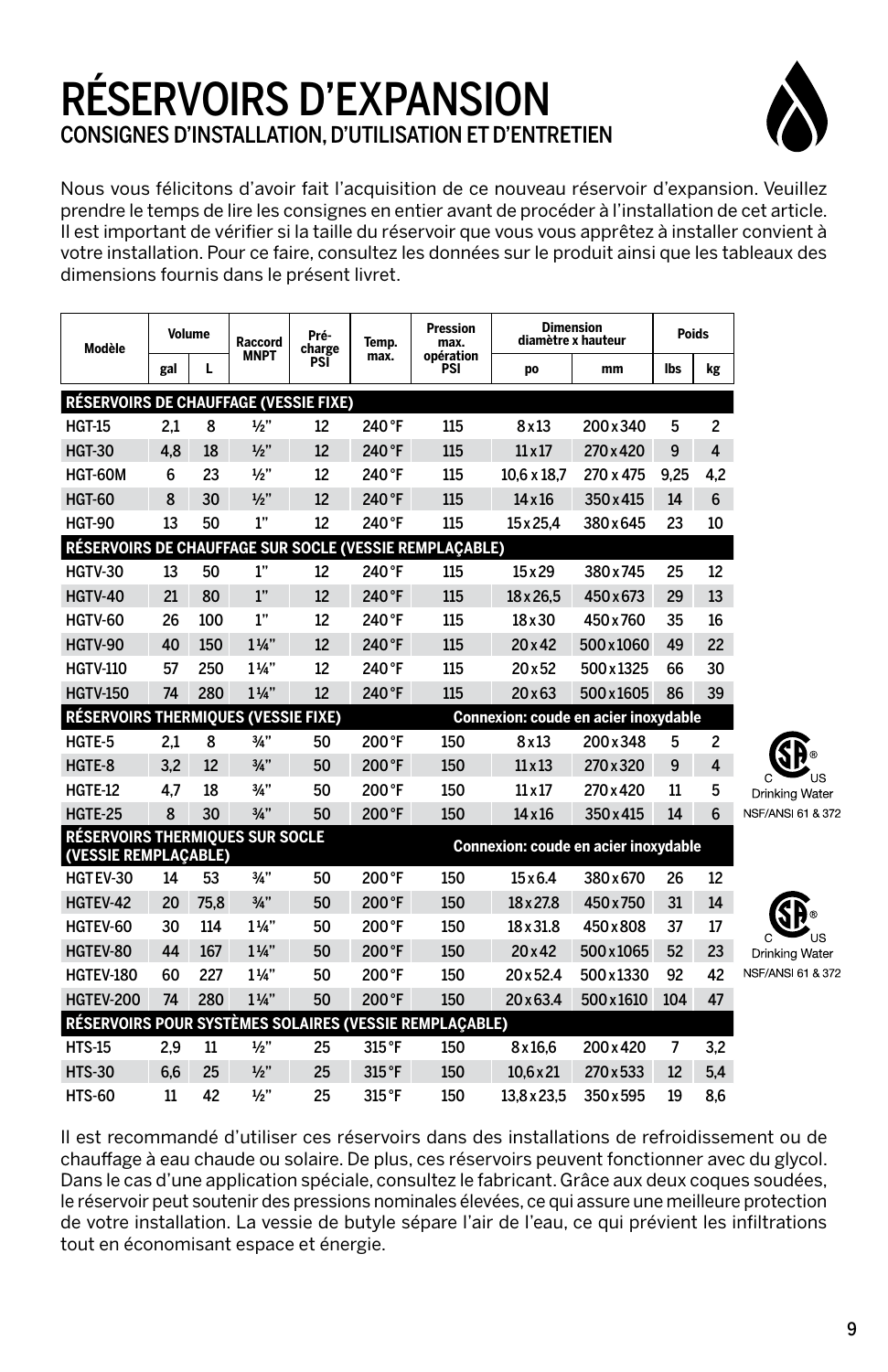## GARANTIE

Les Solutions Calefactio inc. garantit au SEUL acheteur initial que le produit qui lui a été vendu est exempt de tout défaut de fabrication et de matériel et qu'il est conforme aux spécifications publiées par Les Solutions Calefactio inc. La présente garantie n'est valable que si l'installation et l'utilisation du produit respectent des conditions normales d'utilisation et que le produit sert aux fins pour lesquelles il a été conçu, sous réserve des conditions énoncées ci-dessous. Si l'acheteur ne protège pas le produit, s'il ne l'installe et ne l'utilise pas selon les consignes du fabricant, la présente garantie sera frappée de nullité.

Si l'acheteur décèle un défaut de matériel ou remarque une défaillance du produit, cette personne doit immédiatement en aviser l'instal lateur, le distributeur ou le magasin auprès duquel le produit a été acheté. Les Solutions Calefactio inc. sera ensuite avisée de la réclamation par l'un d'eux. Les Solutions Calefactio inc. n'accepte aucun avis de défaillance d'un produit une fois qu'est écoulée la période garantie. À la demande du fabricant, et avant de tenter de réparer le produit ou une pièce qui en fait partie, il faut retourner le produit ou la pièce rapidement à l'un des entrepôts du fabricant ou à un représentant de service autorisé, selon les indications du fabricant. Le fabricant n'est nullement responsable de la perte du produit en cours de transport ou des dommages subis. De plus, aucune récla mation en vertu de la garantie ne sera acceptée à moins que le produit retourné ne soit dans le même état qu'avant son expédition. Les réclamations liées aux dommages subis pendant le transport relèvent de la seule responsabilité du client et celui-ci doit s'adresser directement à l'entreprise de transport. Les produits réparés ou remplacés seront expédiés aux clients aux conditions de transport du fabricant. Le fabricant garantit les pièces de rechange quatre-vingt-dix (90) jours ou pendant la durée résiduelle da la garantie applicable au produit réparé.

Si la réclamation est fondée, la seule obligation du fabricant en vertu de la présente garantie consiste, à son gré, à réparer ou à remplacer le produit défectueux. Aucun remboursement ne sera accordé. Les Solutions Calefactio inc. se réserve le droit de corriger la défaillance du produit en utilisant des pièces de rechange neuves ou usagées. Les réparations seront exécutées aux frais de Les Solutions Calefactio inc. Les Solutions Calefactio inc. REFUSERA toute demande de remboursement formulée par un client à l'égard des frais engagés pour le retrait ou la réinstallation du produit ou de l'une des pièces du produit. Aucun produit retourné – ni aucune pièce faisant partie du produit – montrant des signes évidents d'une réparation, d'une altération ou de toute autre modification effectuée sans l'autorisation écrite préalable de Les Solutions Calefactio inc. ne sera accepté. Si Les Solutions Calefactio inc. n'est pas en mesure de réparer le produit, elle fournira au client un produit de rechange. Au cours du remplacement des pièces ou du produit lui-même, Les Solutions Calefactio inc. se réserve le droit de modifier la conception, la construction ou les matériaux si elle juge nécessaire de remplacer le produit défectueux par un nouveau modèle équivalent ou de mettre à niveau les pièces d'un produit défectueux.

En vertu des dispositions de la présente garantie, le fabricant ne peut en aucun cas être tenu responsable dans les cas qui suivent :

- 1. Des pertes ou des dommages consécutifs, indirects, accessoires ou particuliers. Lesdits dommages comprennent, mais sans restreindre la portée générale de ce qui suit, les pertes de bénéfices, la perte de capitaux, la perte de revenus ou d'économies, la perte résultant de la non-utilisation du produit ou de l'équipement afférant, le temps d'arrêt, le coût de l'équipement, de lieux ou des services de remplacement, les blessures, les dommages matériels ou les réclamations formulées par des tiers (y compris le client). Dans certaines provinces ou certains États, il est interdit d'exclure les dommages consécutifs ou indirects, la présente disposition ne peut donc pas s'appliquer dans ce cas ;
- 2. Des dommages, des défectuosités ou des défaillances résultant d'une installation ou d'un entretien qui ne respectent pas les consignes imprimées accompagnant le produit ;
- 3. Des défaillances ou des dommages résultant des conditions d'utilisation anormales, d'un accident d'une mauvaise manipulation, d'une négligence ou d'un mauvais usage du produit (soit d'utiliser le produit pour des fins autres que celles pour lesquelles il a été concu) :
- 4. Les pertes, les dommages et les frais de main d'œuvre engagés par le client en raison de l'installation de mauvaises pièces ou de pièces défectueuses, de travaux de réparation ou d'entretien inadéquats réalisés par des tiers ou de l'apport non autorisé d'accessoires ou de modifications ;
- 5. Les dommages causés par, entre autres (mais sans restreindre la portée générale de ce qui suit), du sable, des abrasifs, des accumulations de pro duits chimiques, de la boue, des résidus huileux, de l'acide, de la rouille, une manutention ou une installation inadéquates ;
- 6. Les dommages résultant d'une catastrophe comme un incendie, des rafales, un tremblement de terre ou la foudre ;
- 7. Les pièces, les composants ou les produits qui n'ont pas été fabriqués par Les Solutions Calefactio inc. mais qui ont été utilisés avec le produit qui fait l'objet de la présente vente ;
- 8. Un mauvais usage ou un usage abusif par le client.

Tous les travaux de réparation ou d'entretien que le fabricant exécute pour des défaillances autres que celles énumérées dans la présente garantie seront facturés au tarif habituel de l'équipement, des pièces et du service du fabricant.

Aucun produit, ni aucune pièce, retourné au fabricant sans avoir obtenu une autorisation préalable ne sera accepté.

La présente garantie est la seule garantie du fabricant, toute autre garantie, expresse ou implicite en vertu de la loi ou en fait, y compris mais sans restreindre la portée générale de ce qui suit, les garanties de qualité marchande et d'adaptabilité à un usage particulier sont par la présente expressément exclues. Dans certaines provinces ou cer tains États, il est interdit de limiter la durée des garanties implicites, il se peut donc que la présente disposition ne s'applique pas dans votre cas. La présente garantie ne s'applique qu'à l'acheteur initial du produit et n'est pas transférable.

À moins d'une modification convenue par écrit entre les deux parties participant à la transaction, la présente entente est réputée être l'entente intégrale et exclusive entre les parties et elle remplace toutes les ententes antérieures, écrites ou verbales, convenues entre les parties ainsi que toutes les communications échangées par les parties aux présentes concernant l'objet de la présente entente. Aucun des employés, des représentants ou des distributeurs de Les Solutions Calefactio inc. n'est autorisé à formuler d'autres garanties en supplément de la présente garantie ou à modifier, de quelque façon que ce soit, les conditions de la présente garantie de sorte à imposer au fabricant des obligations qui ne figurent pas textuellement dans la présente garantie. La présente garantie vous donne des droits précis reconnus par la loi. Cependant, d'autres droits peuvent également s'appliquer dans votre cas et ces droits varient d'une province ou d'un État à l'autre.

#### **PROCÉDURE DE TRAITEMENT DE LA GARANTIE**

- 1. Communiquez avec le distributeur qui vous a vendu le produit à l'origine.
- 2. Un formulaire de réclamation au titre de la garantie doit être dûment rempli et signé par un membre du personnel du magasin ou par le distributeur. Ledit document, accompagné d'une copie du reçu original, sera envoyé à notre installation de Blainville. Une fois la documentation reçue, vous recevrez un numéro d'autorisation du retour (NAR) qui confirmera l'enregistrement de votre réclamation au titre de la garantie.
- 3. Les réservoirs défectueux doivent être retournés à l'usine pour inspection.
- 4. La fabricant n'est nullement responsable des réservoirs perdus en cours de transport.

| <b>RÉSERVOIR D'EXPANSION</b>       | MODÈLE       | DURÉE (à partir de la date d'achat, ou 6 mois après la date de fabrication) |
|------------------------------------|--------------|-----------------------------------------------------------------------------|
| POUR SYSTÈME DE CHAUFFAGE          | HGT          | CINO (5) ANS DE GARANTIE LIMITÉE                                            |
| POUR SYSTÈME DE CHAUFFAGE          | <b>HGTV</b>  | UN (1) AN DE GARANTIE LIMITÉE                                               |
| POUR SYSTÈME THERMIQUE             | HGTE         | CINO (5) ANS DE GARANTIE LIMITÉE                                            |
| POUR SYSTÈME THERMIOUE             | <b>HGTEV</b> | UN (1) AN DE GARANTIE LIMITÉE                                               |
| POUR SYSTÈME À HAUTES TEMPÉRATURES | <b>HTS</b>   | UN (1) AN DE GARANTIE LIMITÉE                                               |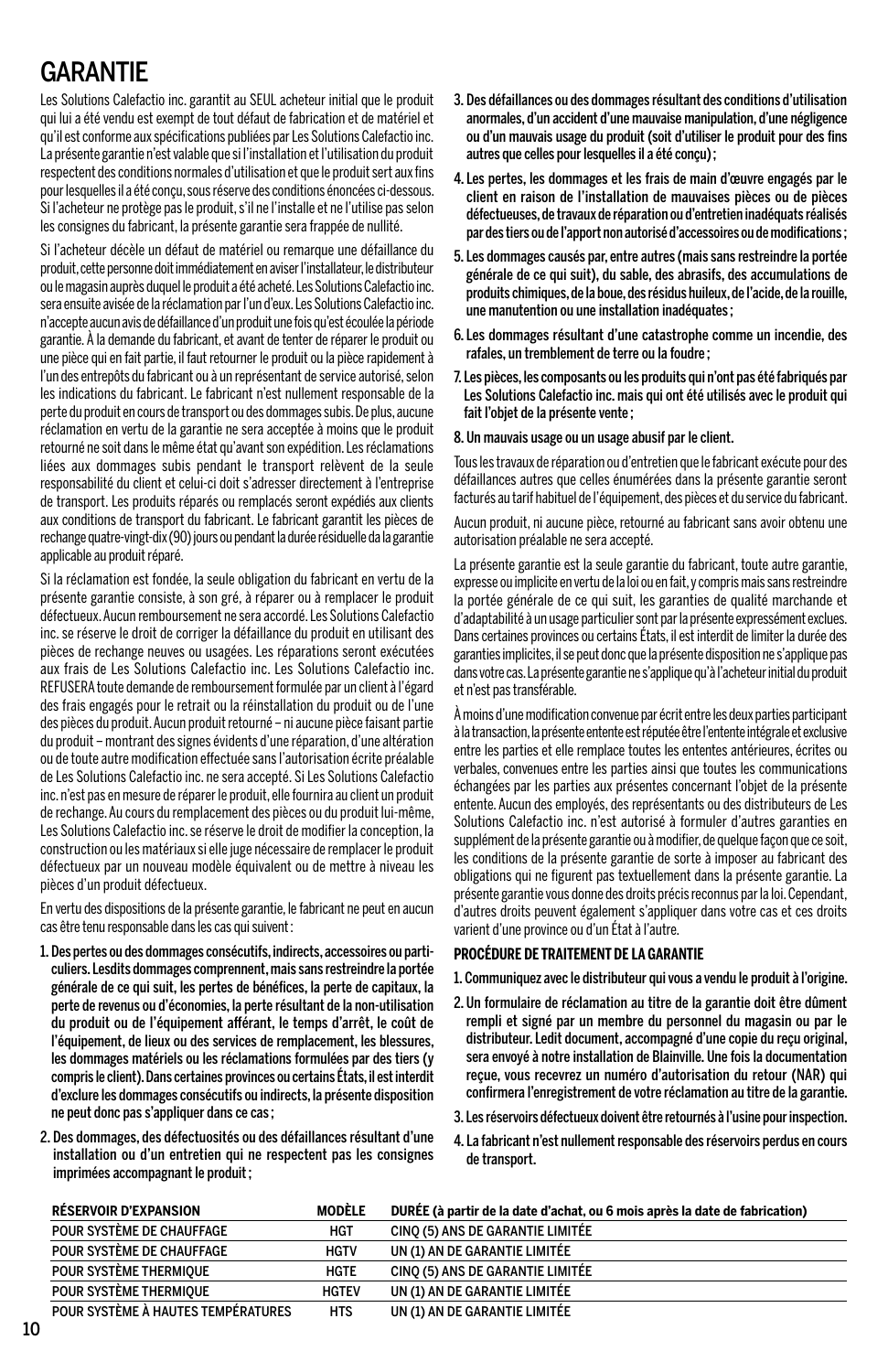# GUIDE DE SÉLECTION

#### **HGT / HGTV – RéseRvoiRs de cHauffage**

#### **tempéRatuRe moyenne de l'installation**

| Vol.<br>(gal/L) | 100 °F       | 110 °F       | 120 °F        | 130 °F        | 140°F         | 150 °F       | 160 °F         | 170°F           | 180°F           | 190 °F          | 200°F           | 210 °F          | 220 °F  | 230 °F         | 240°F          |
|-----------------|--------------|--------------|---------------|---------------|---------------|--------------|----------------|-----------------|-----------------|-----------------|-----------------|-----------------|---------|----------------|----------------|
| 379/100         | <b>HGT15</b> | <b>HGT15</b> | HGT30         | <b>HGT30</b>  | HGT30         | <b>HGT30</b> | HGT60          | HGT60           | HGT90           | <b>HGT90</b>    | <b>HGT90</b>    | HGT90           | HGT90   | HGT90          | <b>HGT90</b>   |
| 757/200         | HGT30        | HGT30        | HGT30         | HGT90         | HGT90         | HGT90        | HGT90          | HGT90           | HGTV40          | HGTV40          | HGTV40          | HGTV40          | HGTV60  | HGTV60         | HGTV60         |
| 1136/300        | HGT30        | HGT60        | HGT90         | HGT90         | <b>HGT90</b>  | HGT90        | HGTV40         | HGTV40          | <b>HGTV60</b>   | <b>HGTV60</b>   | <b>HGTV60</b>   | HGTV90          | HCTV90  | HGTV90         | HGTV90         |
| 1514/400        | HGT60        | <b>HGT90</b> | <b>HGT90</b>  | <b>HGT90</b>  | HGTV40        | HGTV40       | HGTV40         | HGTV60          | HGTV90          | HGTV90          | HGTV90          | HGTV90          | HGTV110 | <b>HGTV110</b> | <b>HGTV110</b> |
| 1893/500        | HGT90        | <b>HGT90</b> | HGT90         | HGTV40        | HGTV40        | HGTV60       | <b>HGTV60</b>  | HGTV90          | <b>HGTV90</b>   | HGTV90          | HGTV110         | HGTV110         | HGTV110 | HGTV110        | HGTV110        |
| 2271/600        | HGT90        | <b>HGT90</b> | HGTV40        | HGTV40        | HGTV60        | HGTV60       | HGTV90         | HGTV90          | <b>HGTV110</b>  |                 | HGTV110 HGTV110 | HGTV110 HGTV110 |         |                |                |
| 2650/700        | HGT90        | <b>HGT90</b> | HGTV40        | <b>HGTV60</b> | <b>HGTV60</b> | HGTV60       | HGTV90         | HGTV110         | HGTV110         | HGTV110 HGTV110 |                 |                 |         |                |                |
| 3028/800        | <b>HGT90</b> | HGTV40       | HGTV40        | HGTV60        | HGTV90        | HGTV90       | <b>HGTV110</b> | HGTV110         | HGTV110 HGTV110 |                 |                 |                 |         |                |                |
| 3407/900        | HGT90        | HGTV40       | <b>HGTV60</b> | HGTV90        | HGTV90        | HGTV90       | HGTV110        | HGTV110         | HGTV110         |                 |                 |                 |         |                |                |
| 3785/1000       | HGTV40       | HGTV40       | HGTV60        | HGTV90        | HGTV90        | HGTV110      |                | HGTV110 HGTV110 |                 |                 |                 |                 |         |                |                |

| <b>HGT/HGTV - TYPE D'APPAREIL DE CHAUFFAGE</b>            |                                                                        |                                         |                               |                             |                                            |                                        |                | <b>HGTE - RÉSERVOIRS THERMIQUES</b> |
|-----------------------------------------------------------|------------------------------------------------------------------------|-----------------------------------------|-------------------------------|-----------------------------|--------------------------------------------|----------------------------------------|----------------|-------------------------------------|
| Puissance<br>nette émise de<br>la chaudière<br><b>MBH</b> | <b>Plinthes avec</b><br>tuvau à<br>ailettes ou<br>panneaux<br>radiants | <b>Convecteurs</b><br>ou<br>aérothermes | <b>Radiateurs</b><br>de fonte | <b>Plinthes</b><br>de fonte | Eau chaude<br>volume du<br>réservoir (gal) | Pression max.<br>recommandée<br>(psig) |                | Température de consigne             |
| 25                                                        | <b>HGT15</b>                                                           | <b>HGT15</b>                            | HGT15                         | <b>HGT15</b>                |                                            |                                        | 140°F          | 150°F                               |
|                                                           |                                                                        |                                         |                               |                             | 30                                         | 90                                     | HGTE-5         | HGTE-5                              |
| 50                                                        | <b>HGT15</b>                                                           | <b>HGT15</b>                            | <b>HGT30</b>                  | <b>HGT30</b>                |                                            | 100                                    | HGTE-5         | HGTE-5                              |
| 75                                                        | HGT30                                                                  | HGT30                                   | HGT30                         | HGT60                       |                                            | 90                                     | HGTE-5         | <b>HGTE-12</b>                      |
| 100                                                       | <b>HGT30</b>                                                           | <b>HGT30</b>                            | <b>HGT60</b>                  | <b>HGT60</b>                | 40                                         | 100                                    | HGTE-5         | HGTE-8                              |
| 125                                                       | HGT30                                                                  | HGT60                                   | HGT30                         | HGT90                       |                                            | 90                                     | HGTE-8         | HGTE-12                             |
| 150                                                       | <b>HGT30</b>                                                           | <b>HGT60</b>                            | <b>HGT90</b>                  | <b>HGT90</b>                | 50                                         | 100                                    | HGTE-8         | HGTE-8                              |
| 175                                                       | HGT60                                                                  | HGT60                                   | HGT90                         | HGT90                       |                                            | 90                                     | <b>HGTE-12</b> | <b>HGTE-12</b>                      |
| 200                                                       | <b>HGT60</b>                                                           | <b>HGT60</b>                            | <b>HGT90</b>                  | <b>HGT90</b>                | 75                                         | 100                                    | <b>HGTE-12</b> | <b>HGTE-12</b>                      |
| 250                                                       | HGT60                                                                  | HGT90                                   | HGT90                         | HGTV40                      |                                            | 90                                     | HGTE-12        | <b>HGTE-12</b>                      |
| 300                                                       | HGT90                                                                  | HGT90                                   | HGT90                         | HGTV40                      | 100                                        | 100                                    | HGTE-12        | HGTE-12                             |
| 350                                                       | HGT90                                                                  | HGT90                                   | HGTV40                        | HGTV60                      |                                            |                                        |                |                                     |
| 400                                                       | HGT90                                                                  | HGTV40                                  | HGTV40                        | HGTV60                      |                                            |                                        |                |                                     |

### **MISE EN GARDE**

Seul un professionnel qualifié et accrédité peut installer ce produit dans le respect du code de plomberie et des règlements en vigueur. Par sa conception, le réservoir est destiné aux installations d'alimentation en eau chaude et peut fonctionner à une pression de service maximale de 115 à 150 PSI (selon le modèle, veuillez noter que la pression maximale permise au canada est fixée à 30 PSI) et à une température de service maximale de 93 °C (200 °F) à 116 °C (240 °F) et 157 °C (315 °F) pour les modèles à hautes températures. Le fait d'utiliser ce produit pour des fins autres que celles pour lesquelles il a été conçu ou que le produit subisse une pression continue ou instantanée supérieure aux limites indiquées précédemment représente UN DANGER et une telle situation risque de provoquer des dommages matériels, de graves blessures ou la mort. L'usage d'un raccord diélectrique est nécessaire lorsque les pièces sont faites d'un métal différent.

Québec (Canada)

T 450 951.0818 F 450 951.2165